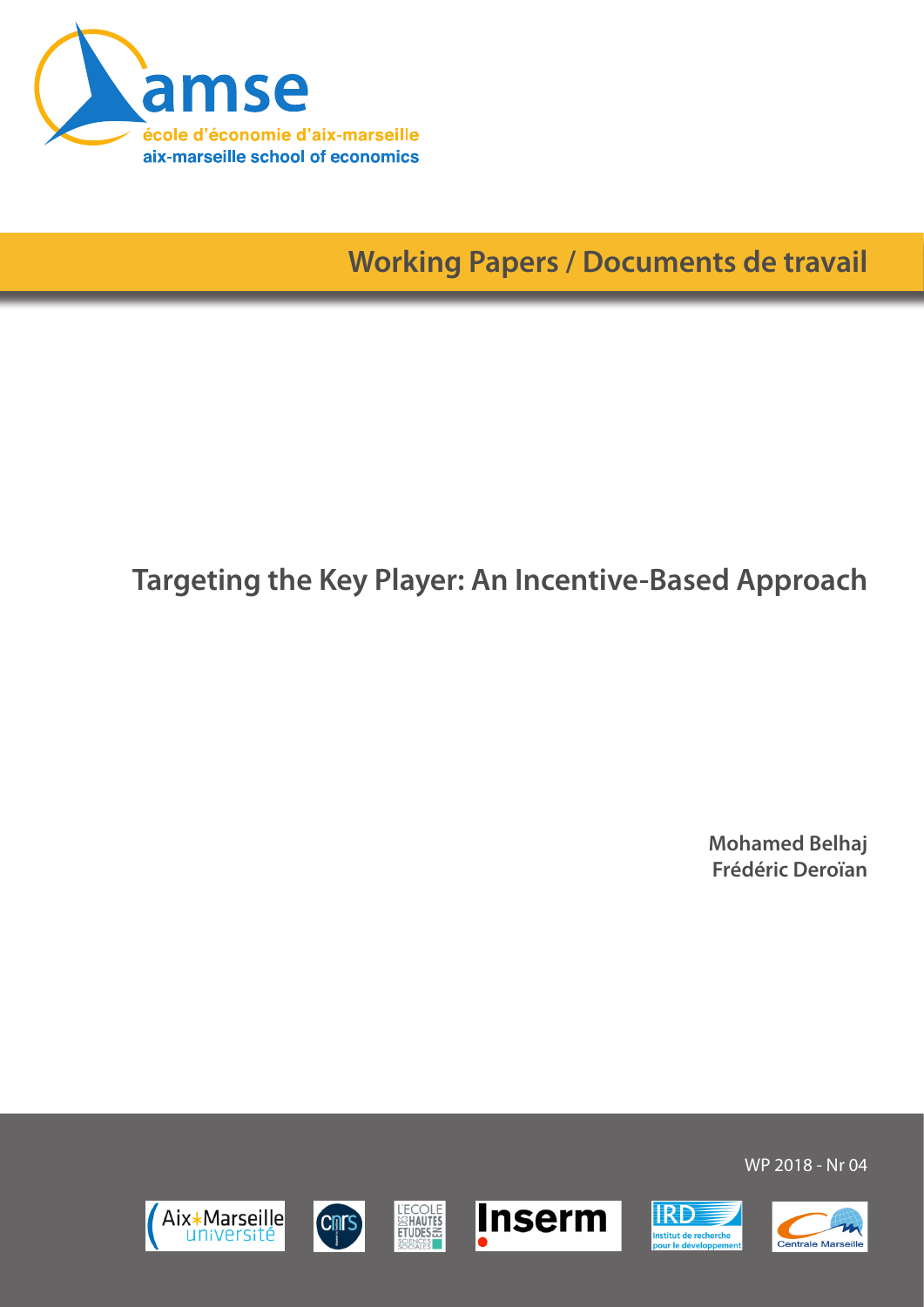# Targeting the key player: an incentive-based approach<sup>∗</sup>

Mohamed Belhaj<sup>†</sup> and Frédéric Deroïan<sup>‡</sup>

THIS VERSION: February 2, 2018

† Aix-Marseille Univ., CNRS, EHESS, Centrale Marseille, AMSE

#### Abstract

We consider a network game with local complementarities. A policymaker, aiming at minimizing or maximizing aggregate effort, contracts with a single agent on the network to trade effort change against transfer. The policymaker has to find the best agent and the optimal contract to offer. Our study shows that for all utilities with linear best-responses, it only takes two statistics about the position of each agent on the network to identify the key player: the Bonacich centrality and a weighted measure of the number of closed walks originating from the agent. We also characterize key players under linear quadratic utilities for various contractual arrangements.

Keywords: Key Player, Network, Linear Interaction, Incentives, Contract, Limited Budget

JEL: C72, D85

<sup>∗</sup>The authors thank the French National Research Agency (ANR) for their support through the program ANR 13 JSH1 0009 01. E-mail addresses: mohamed.belhaj@centrale-marseille.fr, frederic.deroian@univ-amu.fr.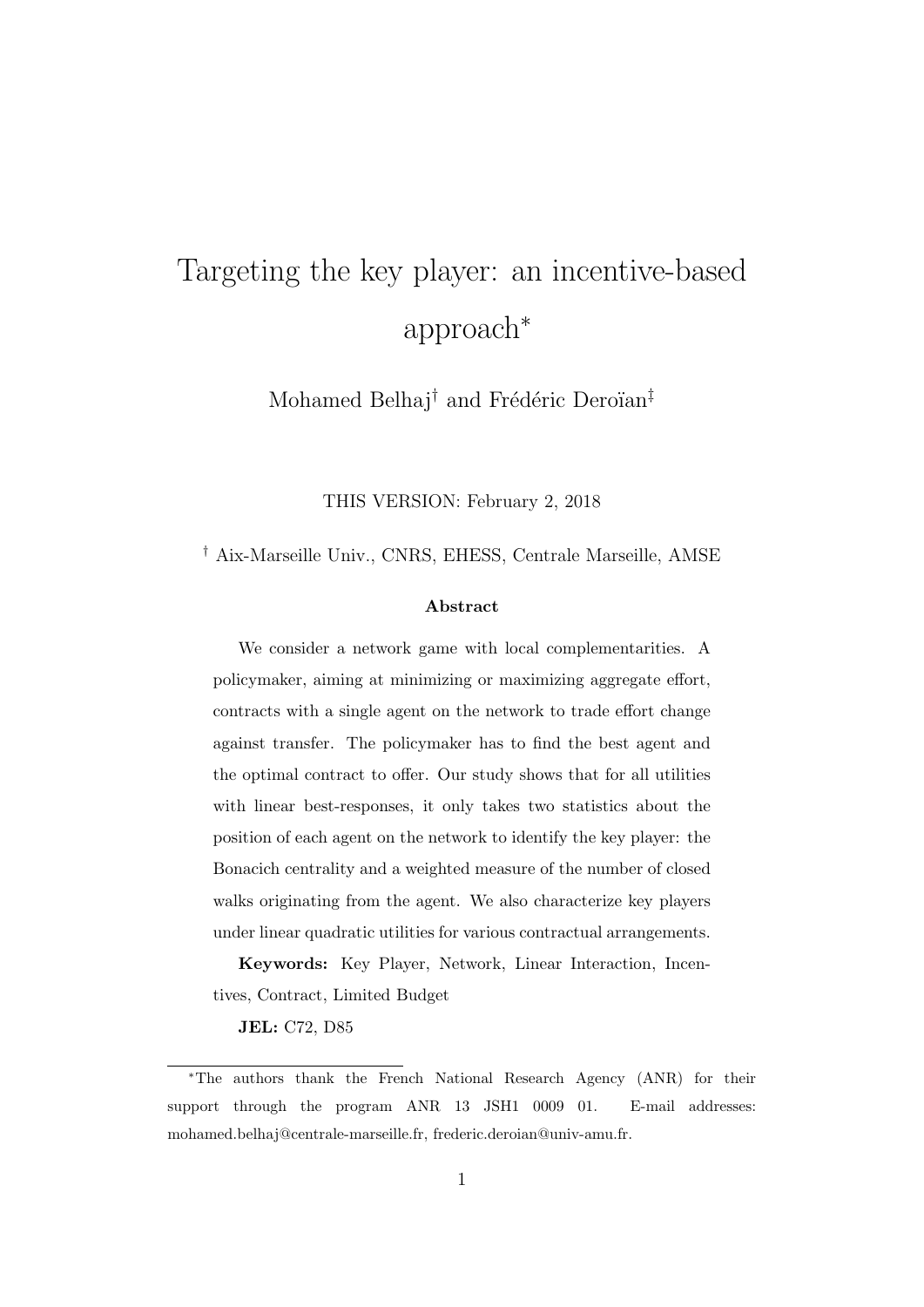## 1 Introduction

In many economic situations, agents' behaviors depend on their peers. Such interactions are well documented for criminal activities, or for R&D partnerships, or for protective investment against terrorism for instance. This creates opportunities for a policymaker to exploit these interdependencies, either to reduce or to increase the overall activity. For example, effort reduction may be desirable with criminal activities, whereas increased effort may be valuable in R&D investment or protection against terrorism. One possible policy consists in trading effort change against transfers. However in many circumstances, contracting costs substantially increase with the number of contracts. With a limited budget, the policymaker may then resort to make deals with a limited subset of agents.

This article considers agents organized in a network of local complementarities. We study the problem of a policymaker contracting with a single agent in order to minimize (resp. maximize) aggregate effort.<sup>1</sup> Because the agent can behave opportunistically in many economic environments, we study both enforceable and non-enforceable contracts. The problem can be solved in two steps: first, studying the optimal contract with any agent, and then selecting the best agent, called the key player.

Our analysis shows that, for all utilities with linear best-responses, it only takes two statistics about the position of each agent on the network to identify the key player: the Bonacich centrality, which counts the number of (weighted) walks starting from the agent, and the number of (weighted) closed walks starting from the agent. In more detail, we show that the policy effect is the product of two components: the change in targeted agent effort (what we call the incentive component) and the change in aggregate effort following a one-unit rise in targeted agent effort (the network com-

<sup>1</sup>Although limiting the analysis to a single contract may appear to be a drastic simplification, the model covers a substantial part of the more general issue of contracting with a group.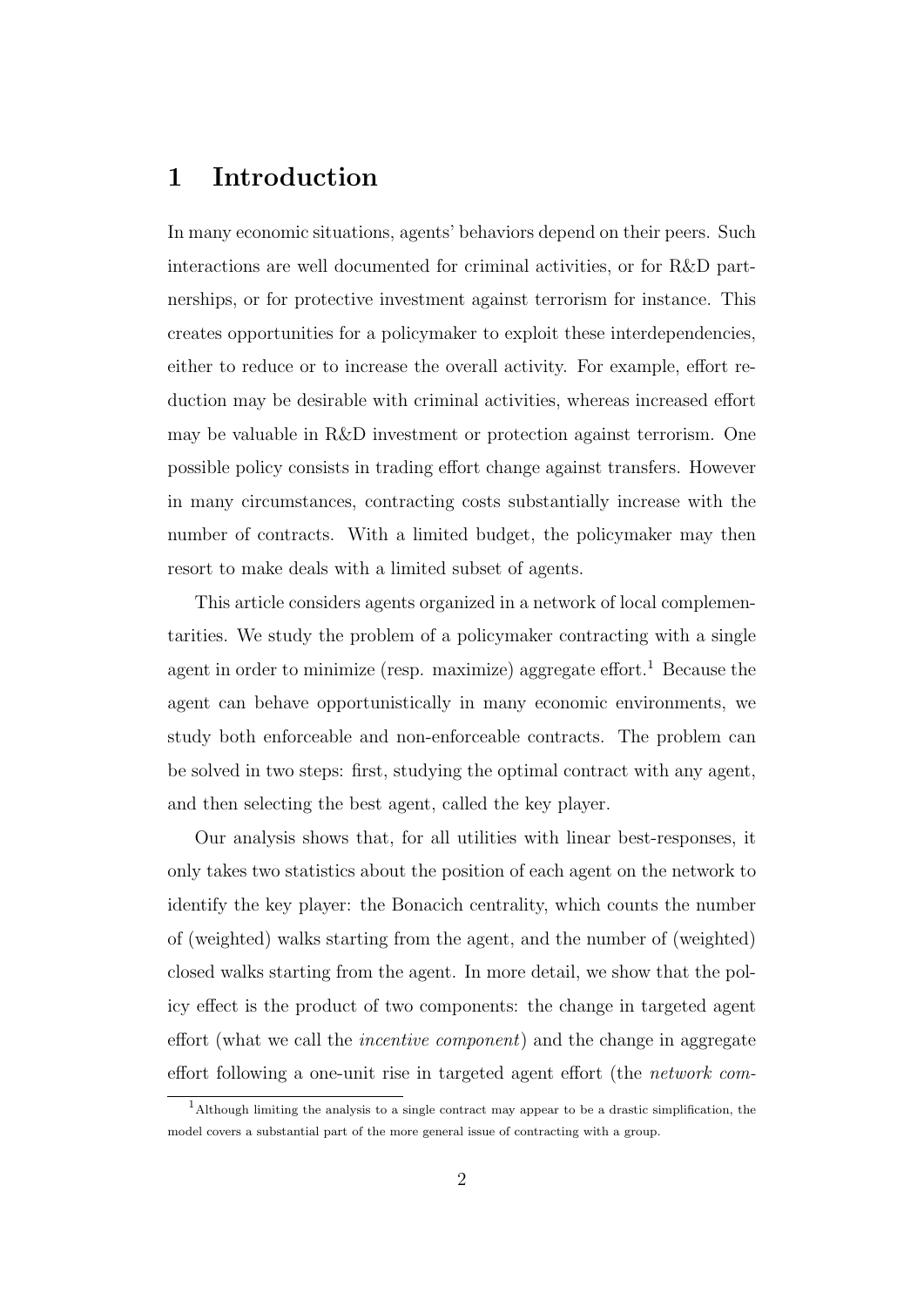ponent). The latter is a pure network multiplier effect and is equal to the ratio of Bonacich centrality over the number of closed walks. The former is a function of both statistics, the budget level, the shape of utility, and whether the policymaker maximizes or minimizes effort. In the end, the key player depends on all these parameters. Moreover, under effort maximization, the key player depends on contract enforceability, whereas under effort minimization enforceability plays no role.

We also further characterize the key player under linear quadratic utilities. First, we find that, when contracts are enforceable, the key player is budget-dependent. This result stands in sharp contrast to non-enforceable contracts (under effort maximization), for which the key player maximizes the Bonacich centrality, irrespective of the budget level. Second, we examine the excess-effort linear contract, which is a natural contract given that agents exert effort in the absence of a principal. This contract puts the inter-centrality index in the spotlight, which is reminiscent of the key player analysis of Ballester, Calvò-Armengol and Zenou (2006).

There is already a literature on key-player analysis.<sup>2</sup> In their pioneering work, Ballester et al (2006) investigate key-player policy in a context of linear quadratic utilities, examining which agents should be dropped from the network so as to minimize aggregate effort. The optimal target is an agent maximizing the inter-centrality index, a specific centrality measure internalizing how much the agent affects others' contribution to the aggregate. Ballester, Calvò-Armengol and Zenou [2010], Liu, Patacchini, Zenou and Lee [2014], and Konig, Liu and Zenou [2014] elaborate on this seminal paper. Our approach complements Ballester et al (2006) by considering the situation where a policymaker with a limited budget needs to compensate the agent in order to reduce the agent's effort, whereas in their setup policy intervention is costless. Our approach opens the way to partial effort

 $2$ See Zenou (2016) for a recent survey.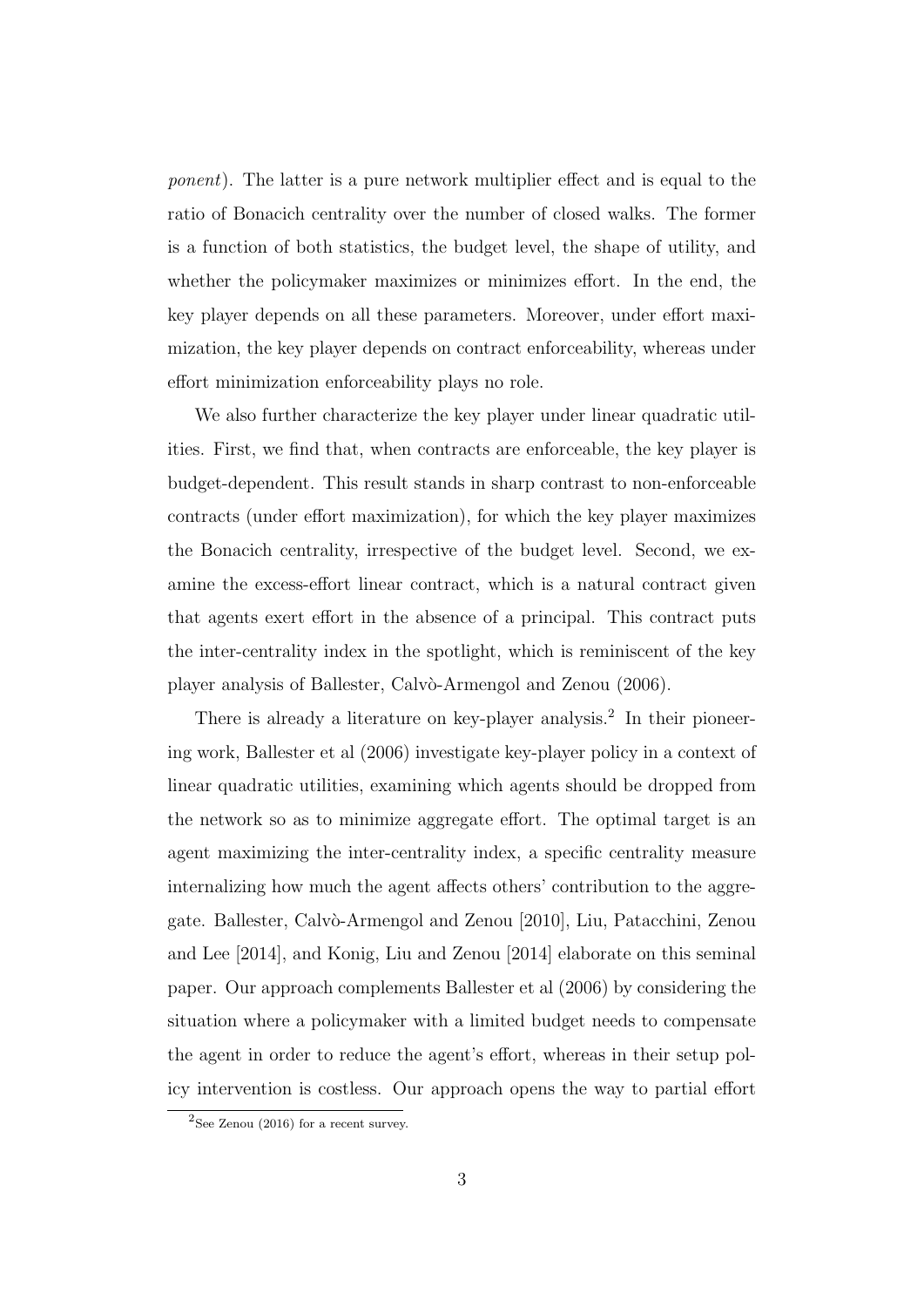reduction, a useful device when the policymaker has a limited budget.

The Key-player policy fits into a more general literature related to optimal targeting on networks. In a related paper, Belhaj and Deroïan  $(2017)$ study optimal contracting on networks without any constraint on the number of contracts established by the principal under linear quadratic utilities. Interestingly, even in this less restrictive environment, it can be optimal to contract with a subset of the population, and in particular with a single agent. Zhou and Chen (2015) examine the benefits of sequentiality in the same game as ours. In their setting, one (forward-looking) agent plays in the first stage and the others in the second stage. A network designer has to find the best agent to play first. Their solution coincides with ours for a zero budget under linear quadratic utilities. Our key-player analysis, in particular Proposition 2 in the present article, generalizes their paper's Proposition 2 to a non-zero budget. Demange (2017) studies the optimal targeting strategies of a planner aiming to increase the aggregate action of agents embedded in a social network, allowing for non-linear interaction. In a recent paper, Galeotti, Golub and Goyal (2017) study optimal targeting in networks, where a principal aims at maximizing utilitarian welfare or minimizing the volatility of aggregate activity. In the drop-out game of  $Calv\`o-Armengol$  and Jackson  $(2004)$ , the planner subsidizes agents' labor market entry.

The paper is organized as follows. Section 2 presents the model. Section 3 first presents our main result (Theorem 1), applicable to general utilities with linear best-responses, and then characterizes the key player further by focusing on linear quadratic utilities. A short discussion about alternative policies closes this section. Section 4 concludes. All proofs are presented in the Appendix.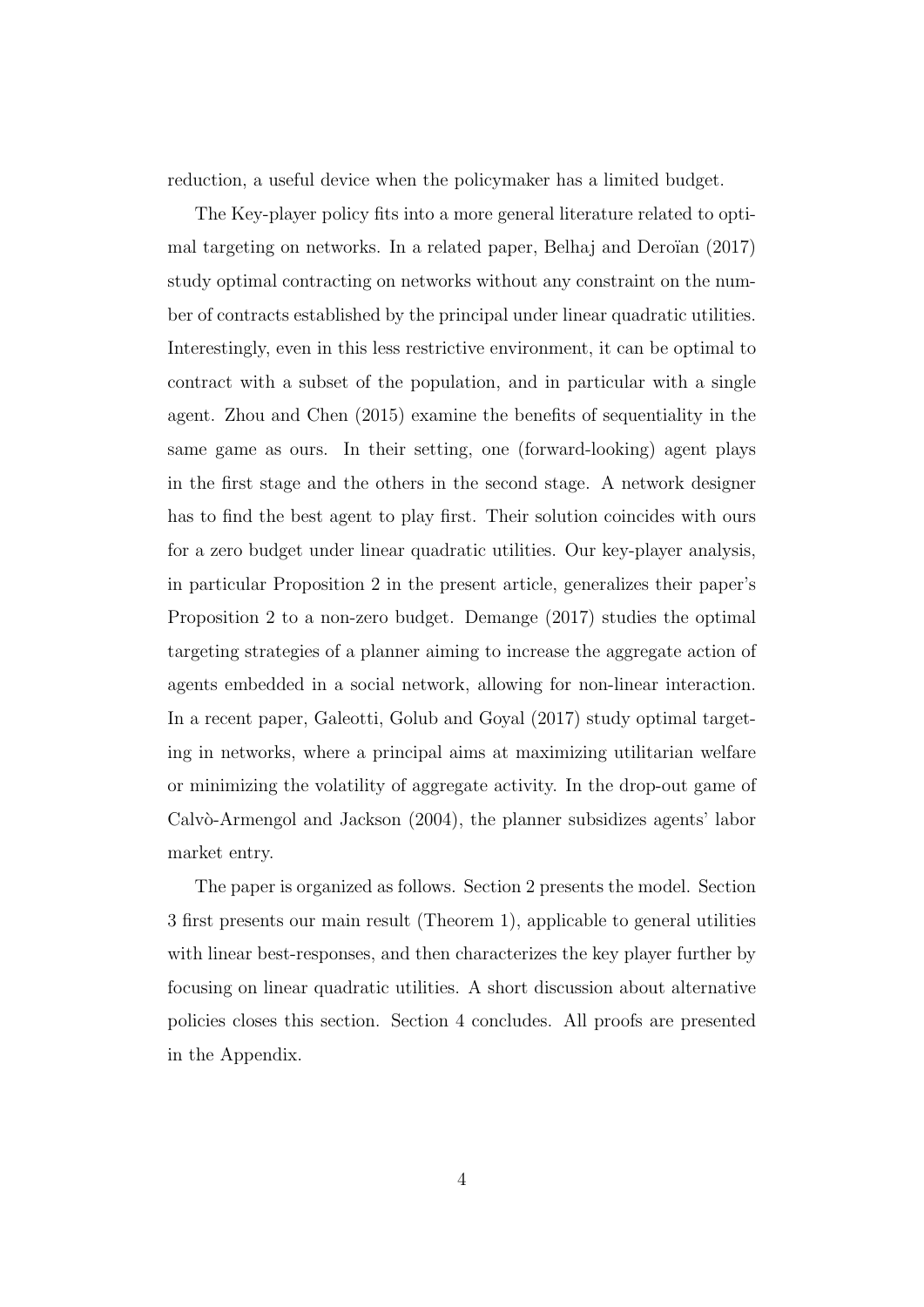## 2 Model

We consider a finite set of agents interacting on a network of local complementarities. A policymaker with a limited budget contracts with a single agent in order to either minimize or maximize the aggregate effort. Effort, contract and network are assumed to be publicly observable. We consider a three-stage game. In the first stage, the policymaker offers a contract to a single agent. In the second stage, the agent decides whether to accept or reject the offer. In the third stage, all agents exert effort, and the transfer is realized. We study the Subgame Perfect Nash Equilibrium (SPNE).

Notations. Numbers are written in lower case, matrices (including vectors) in block letters and in boldface. We denote by 1 the *n*-dimensional vector of ones. We let superscript  $<sup>T</sup>$  stand for the transpose operator. For</sup> instance, we write vector  $\mathbf{X} = (x_1, \dots, x_n)^T$ , with  $x_i$  its  $i^{th}$  entry, and  $x = \mathbf{1}^T \mathbf{X}$  denotes the sum of entries of vector **X**.

**Network.** We let  $N = \{1, 2, \dots, n\}$  be the set of agents organized in a network of bilateral relationships. The network is formally represented by a symmetric adjacency matrix  $\mathbf{G} = [g_{ij}]$ , with binary element  $g_{ij} \in \{0, 1\}$ . The link between agents i and j exists whenever  $g_{ij} = 1$ , in which case we will say that agents i and j are neighbors. By convention,  $g_{ii} = 0$  for all  $i$ . By abuse of language we will speak of network  $G$ . The network is undirected, i.e.  $G<sup>T</sup> = G$  (where symbol <sup>T</sup> quotes for the transpose operator). We let  $\mu(\mathbf{G})$  denote the index of the adjacency matrix  $\mathbf{G}$ , which is its largest eigenvalue by symmetry.

Agents' utilities. Agents exert effort and derive utility from own effort as well as from aggregate neighbors' effort. We let vector  $\mathbf{X} = (x_i)_{i \in N} \in \mathbb{R}^n_+$ be a given profile of effort, and we define for convenience the vector  $\mathbf{Y} =$ GX as the vector of aggregate neighbors' effort. Individual utilities are homogeneous across agents and generate linear interaction between neigh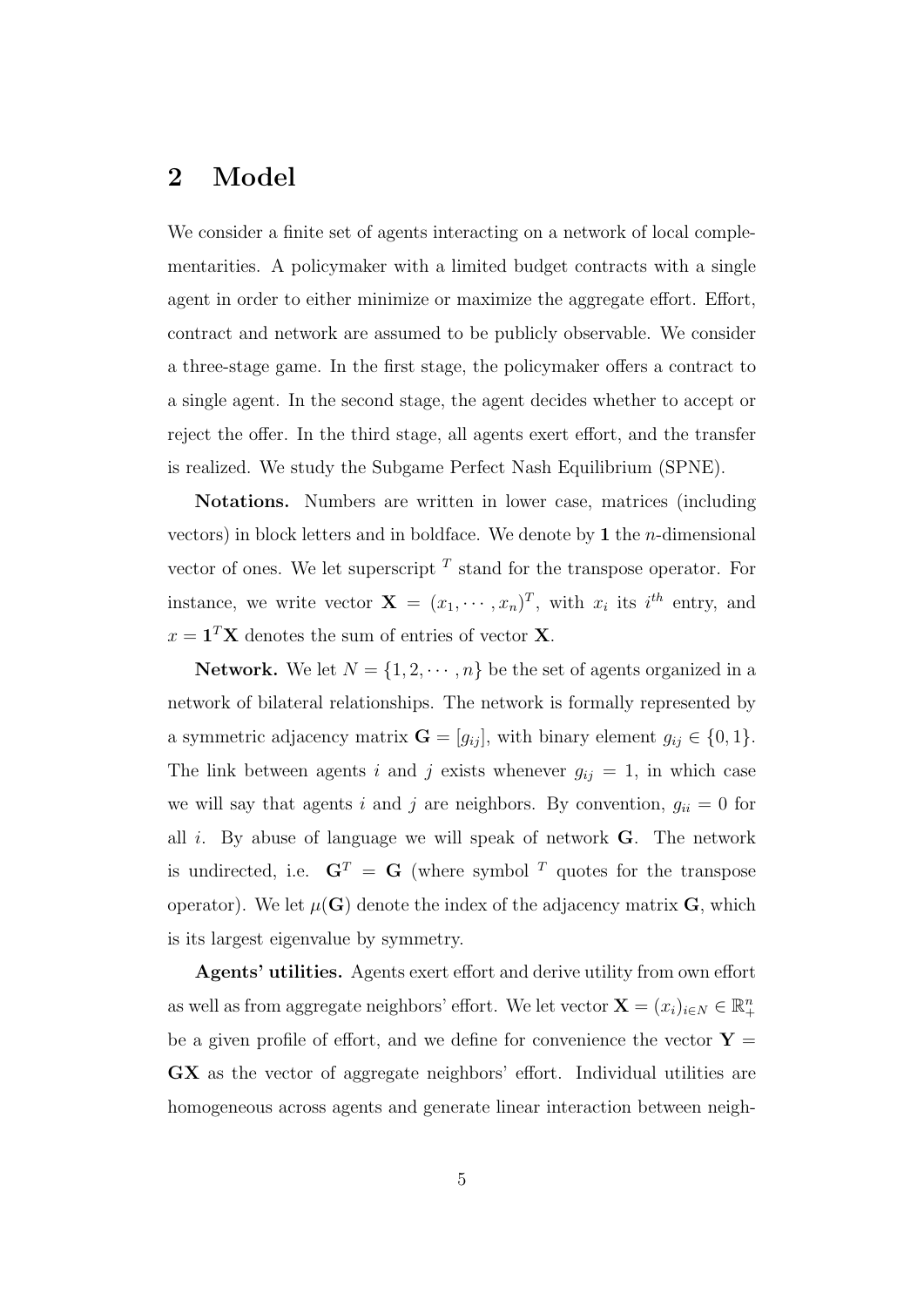bors in a context of local positive externalities and local complementarities. Formally, agent i's utility is expressed as the function  $u(x_i, y_i)$  and is quasiconcave in the first argument, increasing in the second argument. Defining  $x_i^{BR}(y_i)$  as agent *i*'s best-response effort when aggregate neighbors effort is equal to  $y_i$ , we impose the following assumption:

Assumption 1. The utility function generates a linear best-response of the form

$$
x_i^{BR}(y_i) = 1 + \delta y_i \tag{1}
$$

where parameter  $\delta > 0$  measures the strength of complementarities, or intensity of interaction, between neighbors. This system of linear bestresponses generates a unique and interior equilibrium effort profile if and only if  $\delta \mu(\mathbf{G}) < 1$ , which we assume throughout the article (otherwise there is no equilibrium and effort would escalate to infinity − see Ballester et al [2006] in the context of linear quadratic utilities).

Example 1. Under linear quadratic utilities (see Ballester et al  $(2006)$ ), agent i's utility is given by

$$
u_i(x_i, y_i) = x_i - \frac{1}{2}x_i^2 + \delta x_i y_i
$$

Parameter  $\delta$  measures the strength of complementarities or intensity of interaction between neighbors, and agent i's best-response is identical to equation (1).

Example 2. Agent s's utility function is written

$$
u_i(x_i, y_i) = x_i - f(x_i - \delta y_i)
$$

where function f is  $C_2$ , increasing, convex and satisfies  $f^{-1}(1) = 1$ . Function f represents the cost of effort, which is lowered by neighbors' effort. Effort cost is lowered by neighbors' effort, higher  $\delta$  meaning higher impact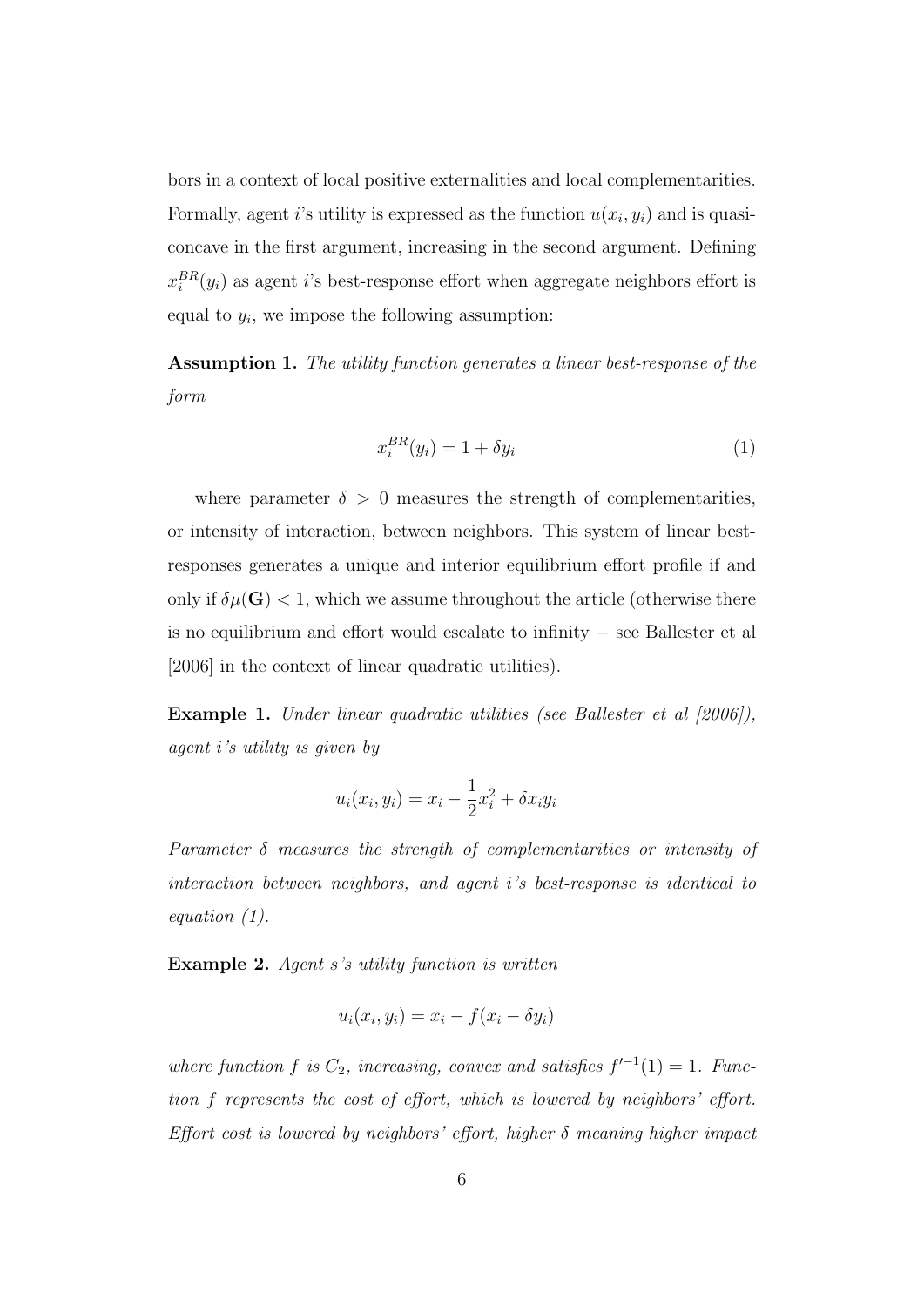on own effort cost. Then agent i's best-response is identical to equation  $(1).$ 

Centralities and equilibrium. We let I denote the *n*-dimensional identity matrix. We set the *n*-square matrix  $\mathbf{M} = (\mathbf{I} - \delta \mathbf{G})^{-1}$ . The condition  $\delta\mu(\mathbf{G})$  < 1 guarantees  $\mathbf{M} \geq 0$ . For any vector  $\mathbf{Z} \geq 0$ , we let  $\mathbf{B}_{\mathbf{Z}} = \mathbf{M}\mathbf{Z}$ denote the Bonacich centrality of the network weighted by Z (we avoid references to network G and parameter  $\delta$  for convenience). The quantity  $b_{Z,i}$  is the number of paths from agent i to others, where paths are weighted as follows: the weight of a path of length k from agent i to agent j is  $\delta^k z_j$ . In particular,  $b_i$  represents the un-weighted Bonacich centrality of agent i (in network G under decay parameter  $\delta$ ). We let **B** = **M1** denote the vector of Bonacich centralities.

Letting  $\mathbf{X}^0 = (x_i^0)_{i \in \mathbb{N}}$  be the Nash equilibrium played by agents when there is no policymaker's intervention, we get  $X^0 = B$ . Hence, equilibrium effort can be interpreted in terms of Bonacich centrality. By linearity of best-responses, the utility of agent i at the Nash equilibrium  $X^0$  is given by  $u(b_i, \frac{b_i-1}{\delta})$  $\frac{-1}{\delta}$ ), and is a function solely of the centrality of agent *i*.

The policymaker's intervention. The policymaker's objective is to either minimize or maximize aggregate effort subject to a limited budget constraint.<sup>3</sup> We define the variable  $\emptyset \in \{-1,1\}$ . The policymaker's objective function is given by the quantity  $\phi \mathbf{1}^T \mathbf{X}$ , with  $\phi = -1$  (resp.  $\phi = 1$ ) when the policymaker wants to minimize (resp. maximize) aggregate effort. The policymaker offers a contract to a single agent on the network. A contract between the policymaker and agent i specifies an effort  $x_i \in \mathbb{R}^+$ and a monetary transfer  $t \in \mathbb{R}$  from the policymaker to agent *i*. We assume that in the case of effort minimization, the budget is so low that the

 $3$ This program can be part of a more general program with endogenous budget, where policymaker's payoff is a function of the sum of agents' effort net of transfers. We abstract from optimal budget selection considerations and assume that the budget is not larger than the optimal budget.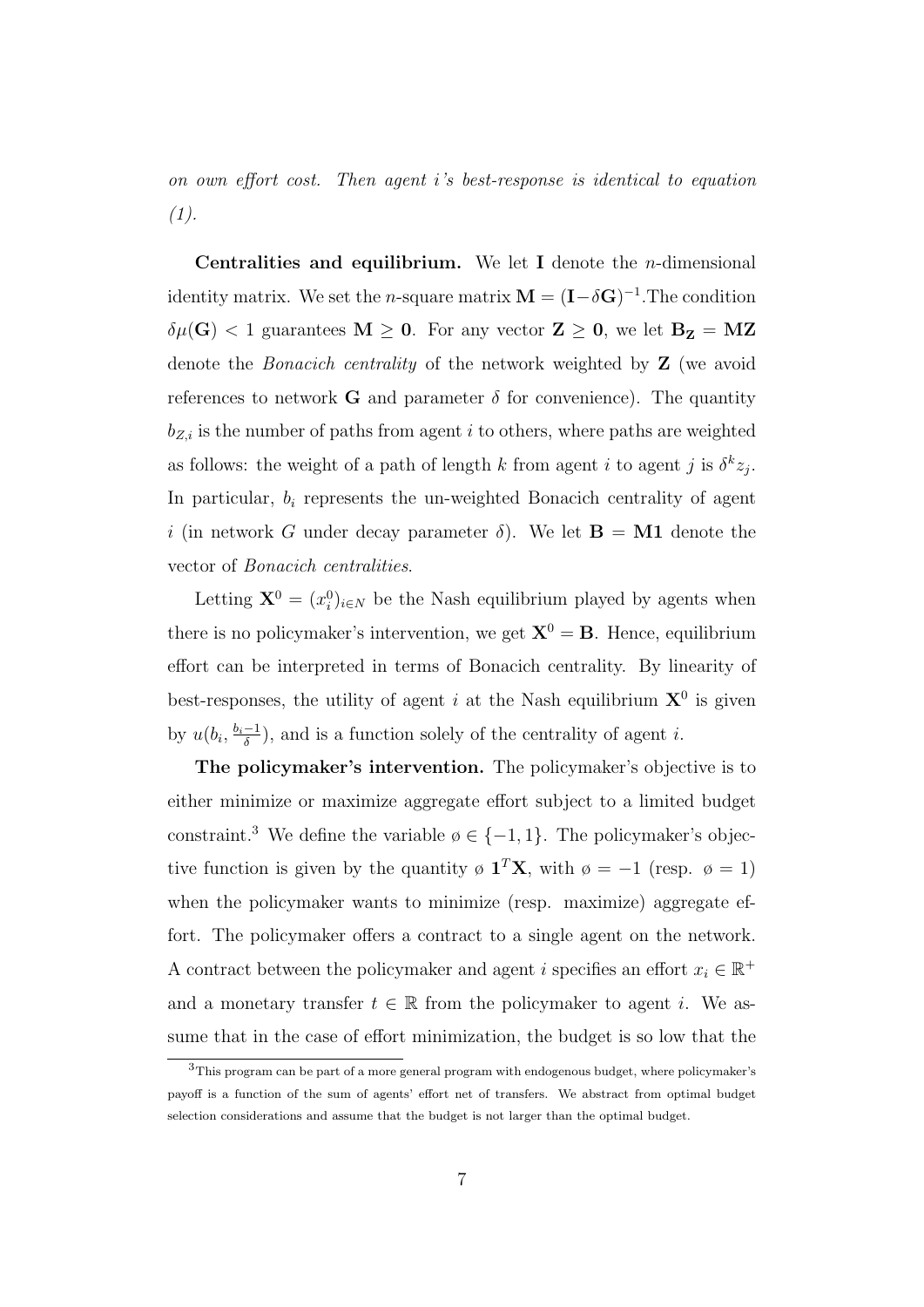policymaker cannot compensate any agent for exerting a null effort<sup>4</sup> (this will be formalized by Assumption 3 in the next section). We let  $\mathbf{X}_{-i}^*(x_i)$ be the Nash equilibrium played by agents in  $N \setminus \{i\}$ , given  $x_i$ , and we let  $\mathbf{X}^*(x_i) = (x_1^*, x_2^*, \cdots, x_{i-1}^*, x_i, x_{i+1}^*, \cdots, x_n^*)^T$  be the profile of effort such that all other agents but i play the Nash equilibrium given effort  $x_i$ . We also define  $\mathbf{Y}^*(x_i) = \mathbf{G}\mathbf{X}^*(x_i)$ .

We will study the optimal contract, i.e. the contract maximizing the policymaker's objective under individual participation constraint. Depending on the economic environment, the contract may not be enforceable, i.e. after signing the contract, the agent may behave opportunistically. We will consider both enforceable and non-enforceable contracts.

(i). Enforceable contract. The optimal enforceable contract maximizes the policymaker's objective under the agent's participation constraint, i.e. the agent's utility upon contract acceptance is not lower than without a contract. As a basic observation, the agent's participation constraint is binding at optimum, otherwise the policymaker could trade effort change against saved budget. So, recalling that  $\phi = 1$  (resp.  $\phi = -1$ ) when the policymaker wants to maximize (resp. minimize) aggregate effort, the optimal enforceable bilateral contract solves

$$
\max_{i \in N, x_i} \qquad \qquad \emptyset \ \mathbf{1}^T \mathbf{X}^*(x_i) \tag{2}
$$
\n
$$
\text{s.t.} \ \ u(x_i, y_i^*(x_i)) + t = u(b_i, \frac{b_i - 1}{\delta})
$$

(ii). Non-enforceable contract. When the contract is not enforceable, the agent can deviate from the effort prescribed in the contract, so there is an additional incentive constraint in the program. This constraint ensures that the agent does not find it profitable to behave opportunistically once the contract is accepted, where opportunism means playing a

<sup>4</sup>Otherwise the key player would be the agent maximizing the inter-centrality index, as in Ballester et al (2006).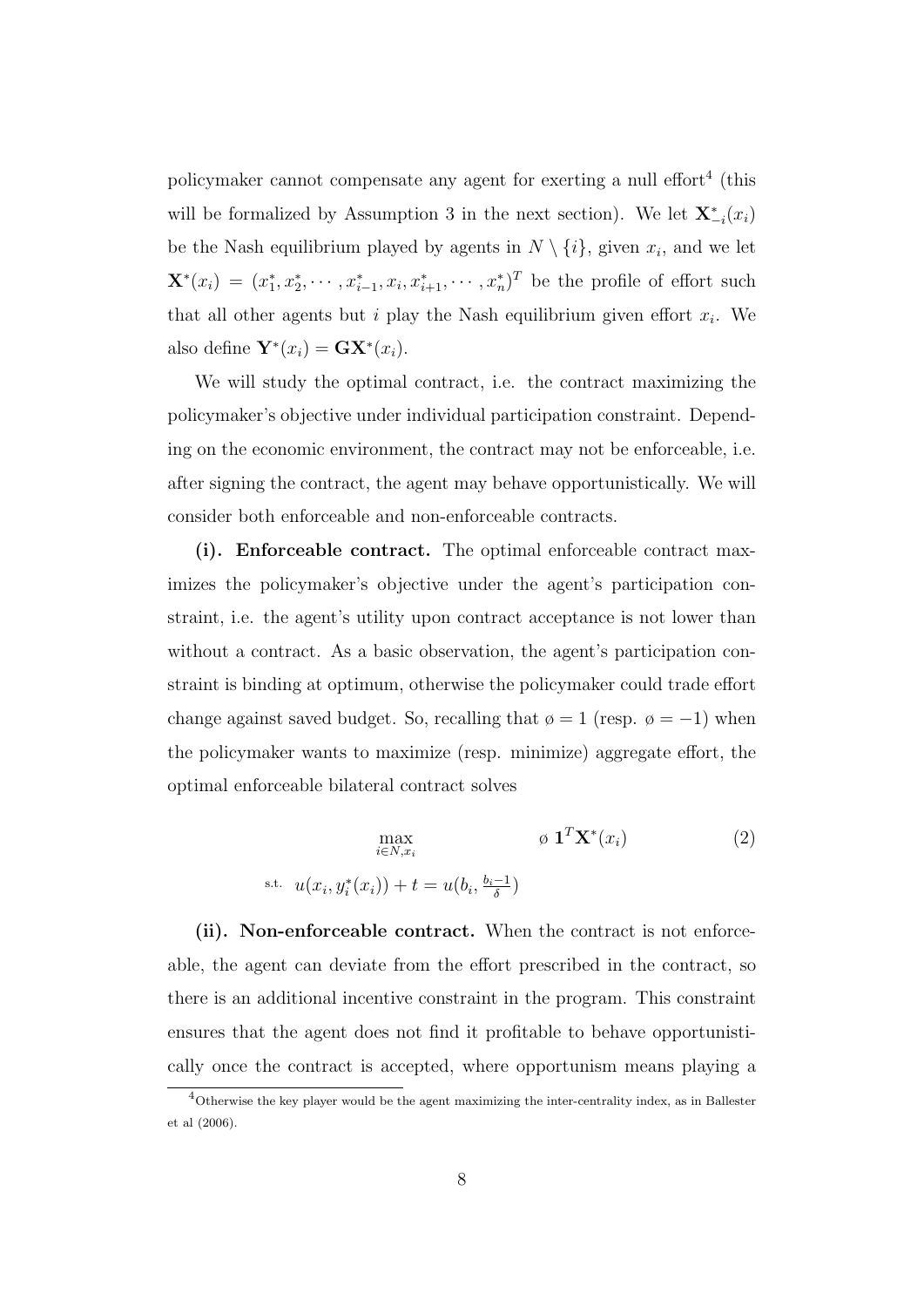best-response to others' effort, who are best-responding to the effort prescribed by the contract. The optimal non-enforceable contract maximizes the following program:

$$
\max_{i \in N, x_i} \qquad \qquad \emptyset \ \mathbf{1}^T \mathbf{X}^*(x_i)
$$
\n
$$
\text{s.t.} \begin{cases} u(x_i, y_i^*(x_i)) + t \ge u(b_i, \frac{b_i - 1}{\delta}) \\ u_i(x_i, y_{-i}^*(x_i)) + t \ge u(x_i^{BR}(y_i^*(x_i)), y_i^*(x_i)) \end{cases}
$$

Which constraint is binding at optimum depends on the policymaker's objective. When the policymaker wants to maximize effort, the binding constraint is the incentive constraint, because others best-respond to increased effort by increasing effort too, which ensures a higher utility level under opportunistic behavior. So, under effort maximization, the program for identifying the optimal non-enforceable bilateral contract is given by:

$$
\max_{i \in N, x_i} \mathbf{1}^T \mathbf{X}^*(x_i)
$$
(3)  
s.t.  $u_i(x_i, y_{-i}^*(x_i)) + t = u(x_i^{BR}(y_i^*(x_i)), y_i^*(x_i))$ 

In contrast, enforceability is not an issue under effort minimization. This is because others best-respond to decreased effort by decreasing effort too, which entails a utility under opportunistic behavior lower than the utility without policy intervention. Hence, under effort minimization, whether or not the contract is enforced, program (3) is equivalent to program (2).

## 3 Contracting with key players

An optimal policy consists in identifying the best agent and the best deal with this agent. In this section, we examine both enforceable and nonenforceable optimal contracts. In each case, we characterize the key-player contract as a function of network structure, intensity of interaction, and available budget.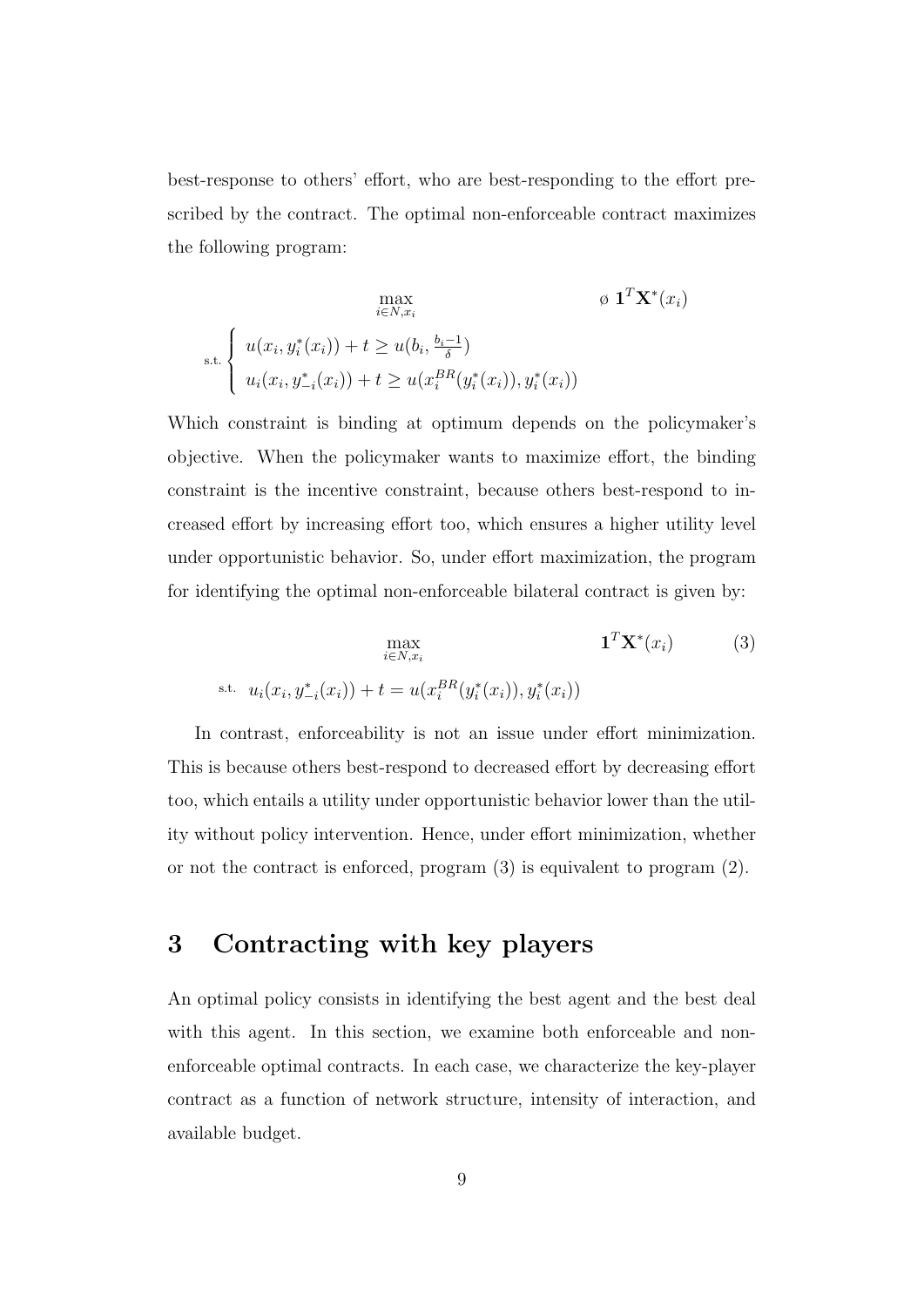#### 3.1 General insights

In the absence of policymaker intervention, agents exert their Nash equilibrium effort, equal to their Bonacich centrality. Suppose that a policy targets one agent, and induces an effort change equal to  $\phi \cdot \alpha$ , with  $\alpha > 0$ by convention. The next proposition indicates how the network reacts to this change:

**Proposition 1.** Consider  $\emptyset \in \{-1,1\}$ . Suppose that, from the initial equilibrium  $b_i$ , agent i's effort varies by an amount  $\phi \cdot \alpha$ . Then for all utility functions with linear best-responses, the aggregate effort change is equal to

$$
\frac{b_i}{m_{ii}} \cdot \phi \cdot \alpha \tag{4}
$$

By Proposition 1, an effort change of one unit by agent  $i$  induces a final aggregate effort change of magnitude  $\frac{b_i}{m_{ii}}$ . This ratio therefore captures agent i's network effect, measuring the influence of the agent on aggregate behavior. This result is useful to understand the impact of any key-player policy intervention. Actually, the message is that for a given effort change  $\alpha$ , the agent with largest impact on aggregate effort maximizes the index  $b_i$  $\frac{b_i}{m_{ii}}$ . Enhancing this ratio basically means having a great influence on others. Moreover, measuring the impact of agent i on others only takes a pair of measures  $(b_i, m_{ii})$ .

Note that in Ballester et al (2006), removing an agent from the network is equivalent to decreasing her effort by an amount equal to her effort  $b_i$  (so that she exerts no effort in the end); replacing  $\alpha$  with the value  $b_i$  we get the inter-centrality index  $\frac{b_i^2}{m_{ii}}$ . Now, what is crucial in the following analysis is that modifying agent i's effort is costly, and, with a limited budget, it is not always possible to induce zero effort from the key player. In general, the efficiency of a given policy will depend not only on the agent's impact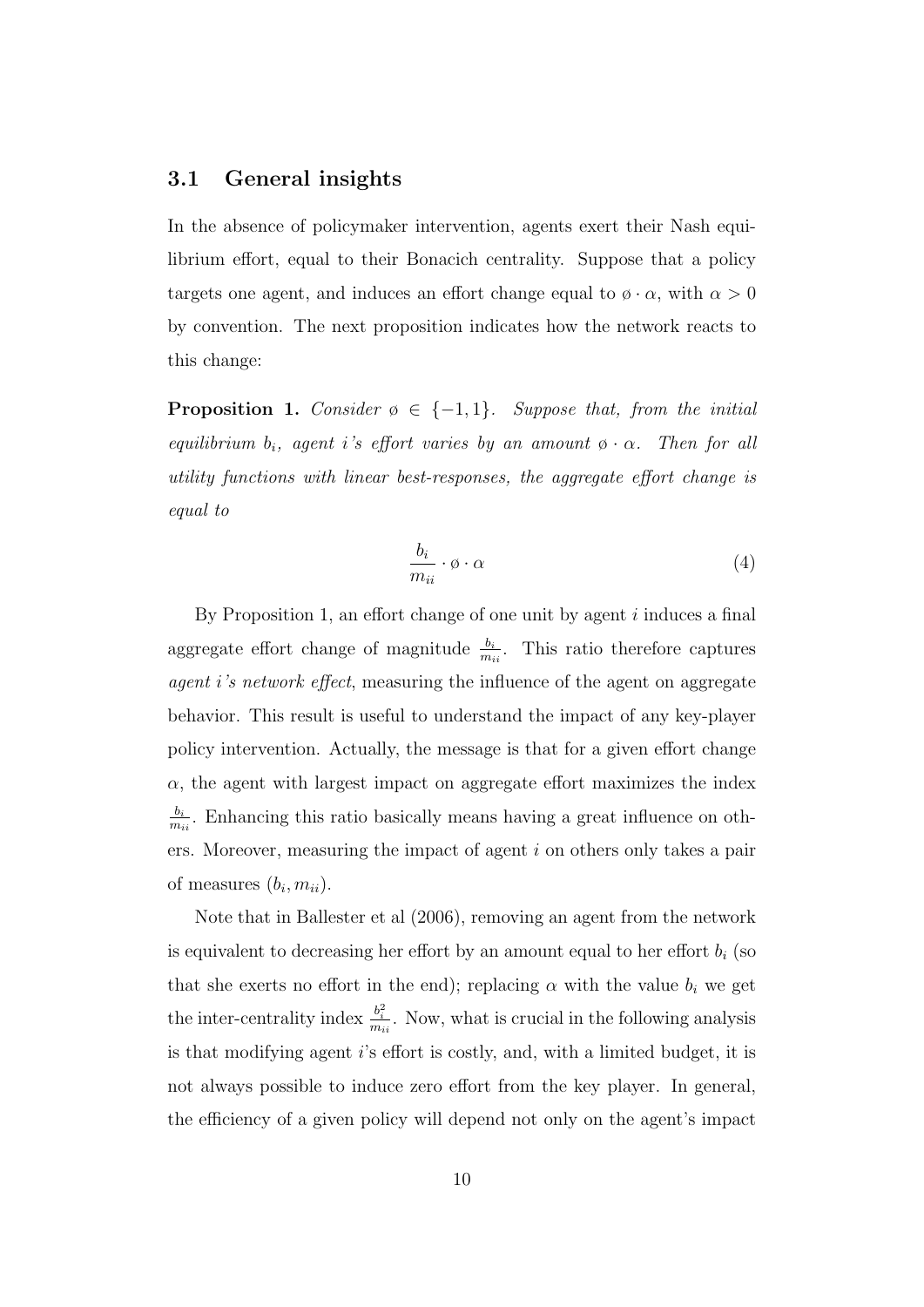on others, but also on the policy capacity to induce a large change in the agent's effort. We will see now how the nature of the contract, the budget level, and the position of the agent on the network all affect the maximal amount of effort change that the policymaker can obtain from any agent. This will be useful to identify the key player.

To assess how much effort the policymaker can demand from the agent, her participation constraint is key. To evaluate this, we need to quantify how much neighbors' best-responding effort changes when an agent's effort changes by  $\phi \cdot \alpha$ . This is what the next lemma does, exploiting linear best-responses<sup>5</sup>:

**Lemma 1.** Consider  $\emptyset \in \{-1,1\}$ . Suppose that, from the initial equilibrium  $b_i$ , agent i's effort changes by  $\emptyset \cdot \alpha$ . Then the aggregate Nash effort of agent i's neighbors is given by

$$
y_i^*(b_i + \alpha) = \frac{(b_i - 1)m_{ii} + \alpha(m_{ii} - 1)}{\delta m_{ii}}
$$
 (5)

This simple lemma states that, with linear best-responses, the aggregate response of agent i's neighbors to effort change only depends on the statistics  $b_i$  and  $m_{ii}$ . This result will simplify the key-player analysis. Knowing neighbors' response to own effort change, we can examine the incidence of the participation constraint on key-player selection. In particular, the next theorem indicates which network statistics need to be used by the policymaker to find the key player for all utilities with linear best-responses. To proceed, we first impose two assumptions. Define

$$
h(\alpha) = u\bigg(b_i + \alpha, \frac{(b_i - 1)m_{ii} + \alpha(m_{ii} - 1)}{\delta m_{ii}}\bigg)
$$

Assumption 2 (effort maximization).

 $\lim_{\alpha \to +\infty} h'(\alpha) < 0$ 

<sup>&</sup>lt;sup>5</sup>Lemma 1 follows directly from  $Y = GX = GM(\mathbf{1} + \alpha \mathbf{1}_i)$  and  $\delta GM = M - I$ .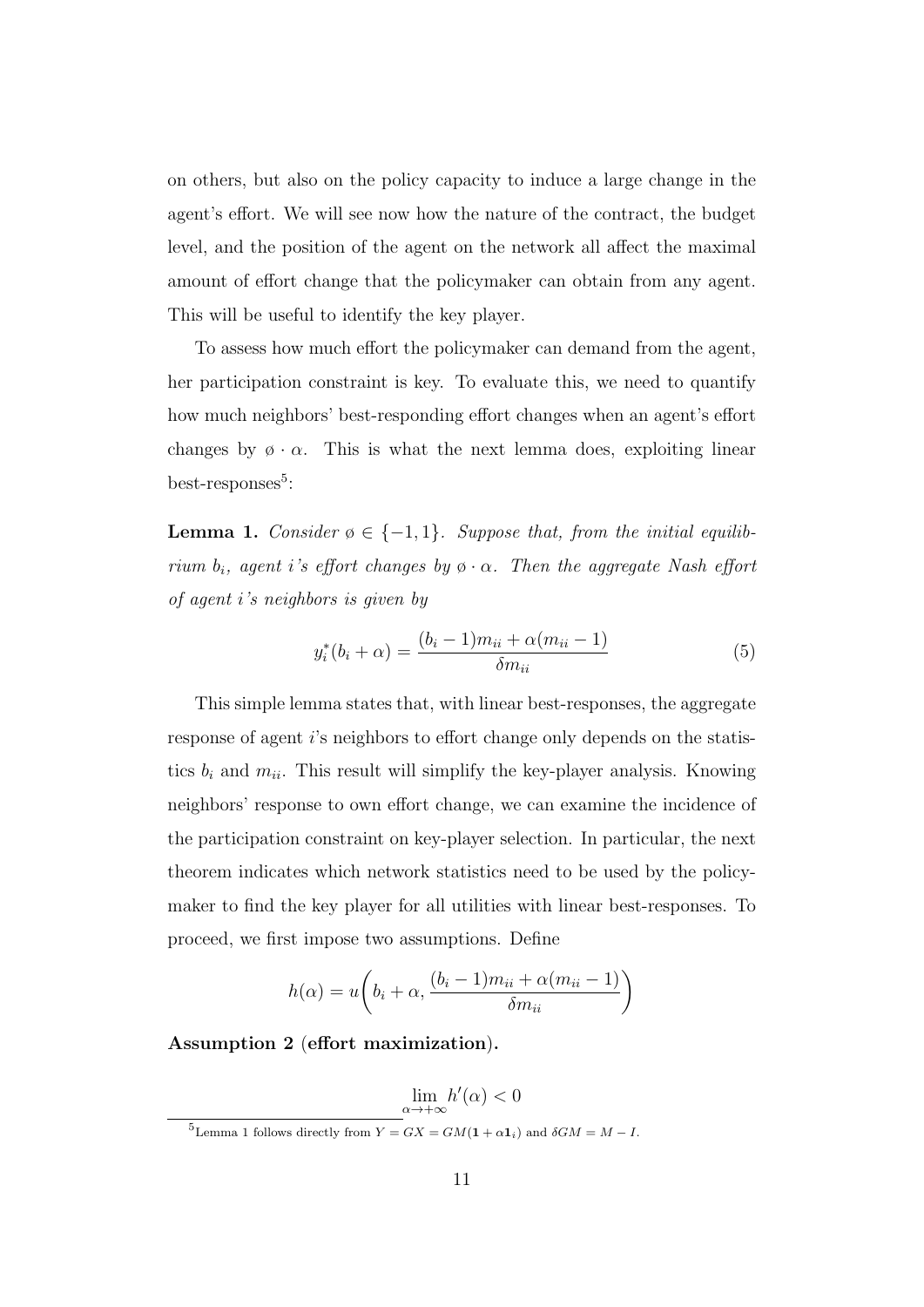Assumption 2 guarantees, under effort maximization, the existence of an optimal contract. Note that this assumption imposes conditions both on utility and on the intensity of interaction.

Assumption 3 (effort minimization). The condition

$$
u(0, \frac{b_i - m_{ii}}{\delta m_{ii}}) + t \le u\left(b_i, \frac{b_i - 1}{\delta}\right)
$$

holds for all  $i \in N$ .

Assumption 3 guarantees that, under effort minimization, the budget is so small that the policymaker cannot offer a contract with null effort to any agent. We get:

**Theorem 1.** There exists a positive function  $\alpha()$  such that the key player maximizes the index

$$
\frac{b_i}{m_{ii}} \cdot \alpha(b_i, m_{ii}, t, \emptyset) \tag{6}
$$

Note that function  $\alpha()$  in Theorem 1 is defined by the agent's participation constraint. A sharp message from Theorem 1 is that, for a given budget and a given policymaker objective, the pairs  $(b_i, m_{ii})$  are sufficient network statistics to identify the key player for all contracts and all utility functions with linear best-responses. In particular, when agreeing to contract, agent i's effort change only depends on these two statistics for all utilities.

It is important to note that when agent  $i$  rejects the offer, she still exerts effort and interacts with her neighbors. This interaction aspect determines the cost of changing agent i's effort. In total, interaction matters twice: it determines the magnitude of effort change that agent  $i$  can accept for a given budget, contractual arrangement and policymaker objective (the term  $\alpha(b_i, m_{ii}, t, \phi)$ ), what we call the incentive component of the keyplayer policy; and it shapes the impact of that change on the aggregate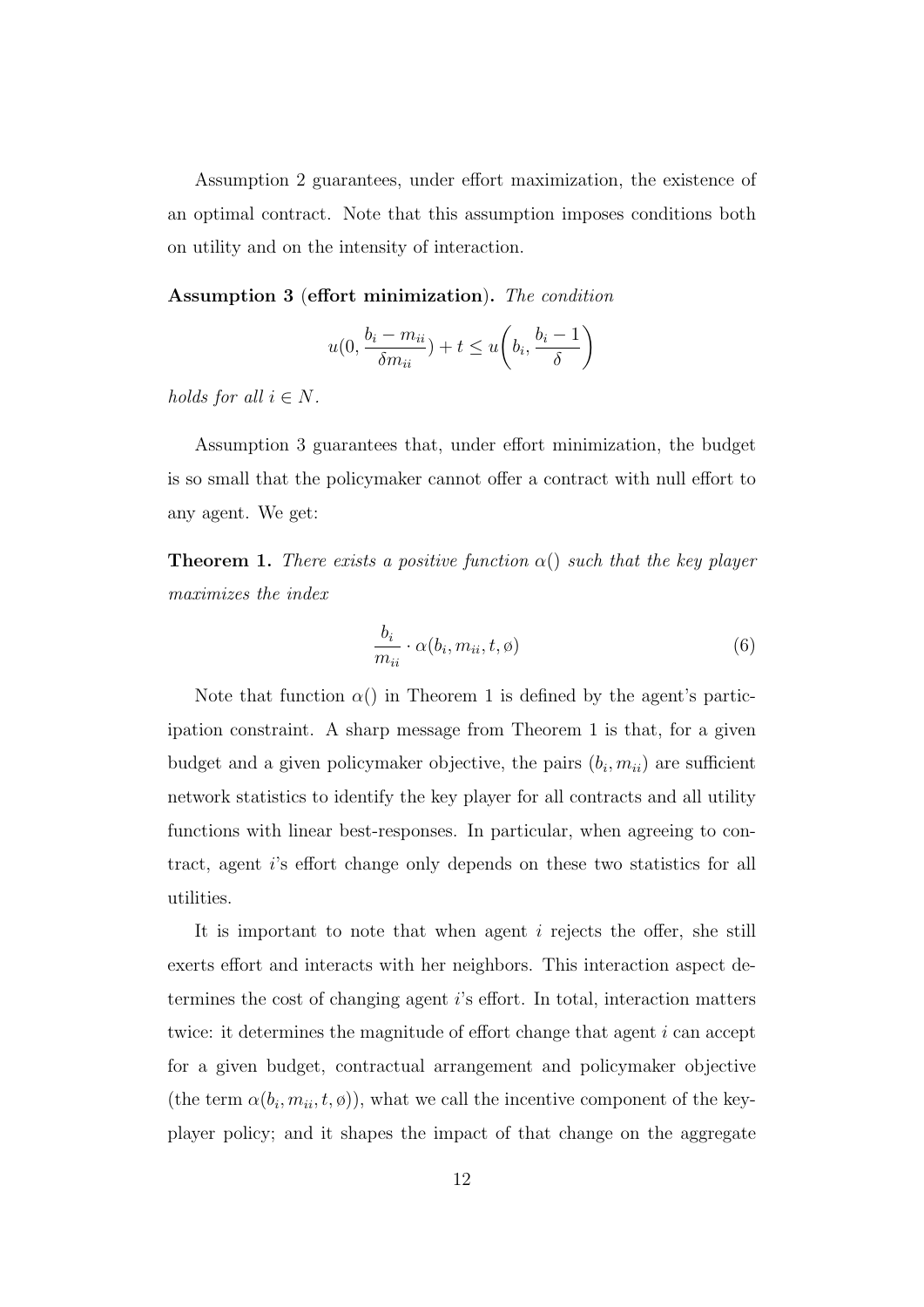effort change (the term  $\frac{b_i}{m_{ii}}$ ), what we call the network component of the key-player policy. The performance of the key-player policy depends on incentive component and network component combined. This is grasped by equation (6), which characterizes policy efficiency as the product of the agent network effect multiplied by the maximal amount of effort change she can accept given the available budget.

#### 3.2 Key players under linear quadratic utilities

So far, we have seen that the effort reduction of the targeted agent is a function of two network statistics. This function is shaped by the agent's utility. We will now characterize the key player under the widely studied case of linear quadratic utilities (see Ballester et al [2006]), as presented in Example 1.

To guarantee the existence of an optimal contract under effort maximization, we need to assume  $\max_{i \in N} m_{ii} < 2$  (equivalent to Assumption 2) with linear quadratic utility). We define  $\delta_c$  as the smallest value of  $\delta$  such that  $\max_{i \in N} m_{ii} = 2$ , and we assume that  $\delta < \delta_c$  throughout the section.

We start with the optimal enforceable contract. We obtain the following characterization:

Proposition 2 (enforceable contract under linear quadratic utility). For the optimal enforceable bilateral contract, the key player maximizes the index

$$
\frac{b_i}{m_{ii}} \cdot \frac{\sqrt{(m_{ii} - 1)^2 b_i^2 + 2m_{ii}(2 - m_{ii}) t + \phi \cdot (m_{ii} - 1)b_i}}{2 - m_{ii}} \tag{7}
$$

When contracts are enforceable, the key player maximizes an index which is a sophisticated function of the position. In particular, the index is by no means reducible to a simple centrality measure. From Proposition 2 we get two main messages. First, the key player can vary with the amount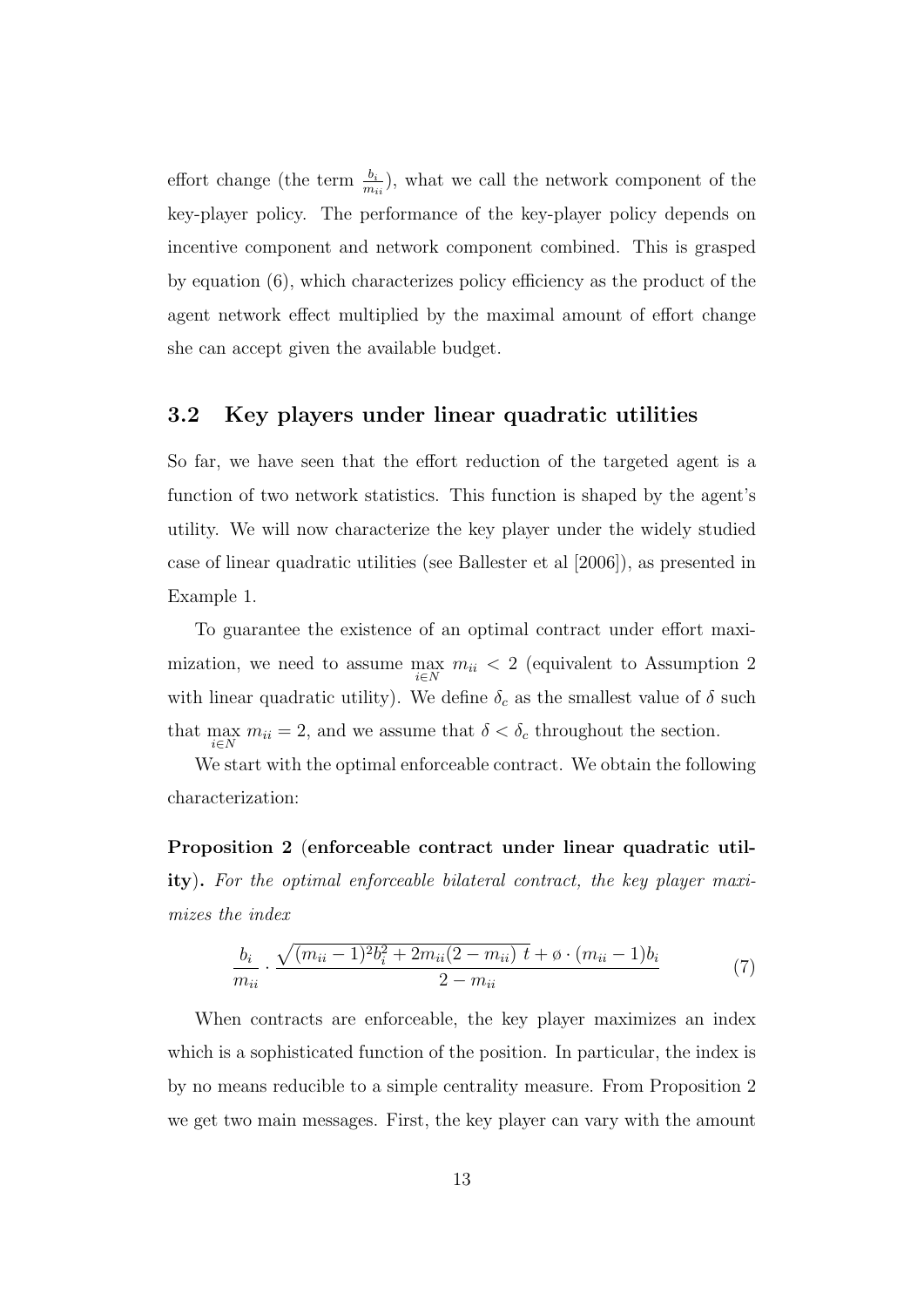of available budget. To illustrate, Figure 1 depicts how the identity of the key player varies as a function of the budget under effort minimization in a seven-agent network with fixed intensity of interaction. For a low budget,



Figure 1: Effort minimization − optimal bilateral contract: the key player is budget-dependent.

agent 4 is the key player, whereas for a higher budget, the key player is agent 1. Agent 4 is more peripheral than agent 1, which shows how budget constraint can affect the position of the optimal target. Second, for the same budget, the key player under effort maximization is in general different from the key player under effort minimization. For example, in the network depicted in Figure 1, with  $\delta = 0.1$  and  $t = 0.01$ , the key player is agent 3 under effort maximization but agent 4 under effort minimization. This is illustrated further in the limit cases of low budget and low intensity of interaction for any network. When  $t$  is close to zero, the key player maximizes the index  $\frac{1}{(m_{ii}-1)^2b_i}$  under effort minimization, and the index  $\frac{b_i^2}{m_{ii}} \cdot \frac{m_{ii}-1}{2-m_{ii}}$  $\frac{m_{ii}-1}{2-m_{ii}}$  under effort maximization. Moreover, when  $\delta$  tends to zero, the key player is maximized for low-degree agents under effort minimization, and for high-degree agents under effort maximization. In these two limit cases of low budget and low intensity of interaction, the same mechanism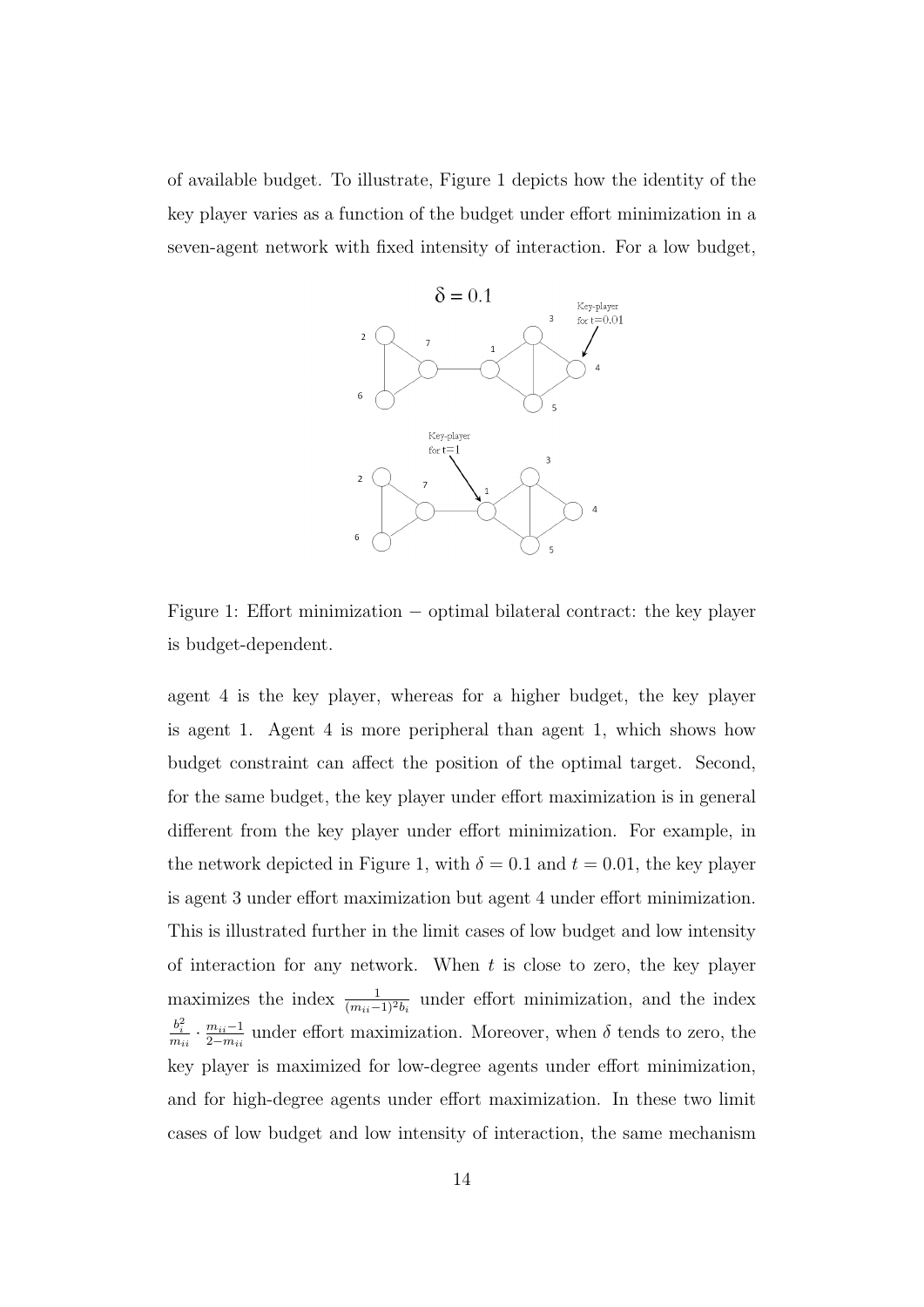operates. Under effort minimization, the incentive component dominates the network component, meaning that key player depends mainly on the agent whose own effort varies the most under contract acceptance. The reverse holds under effort maximization, i.e. the key player depends mainly on network component.

Note also that, when there is null budget, the policymaker cannot reduce effort under effort minimization. Indeed, reducing own effort below best-response effort is costly for the agent, and by complementarities this effort reduction induces a decrease in others' effort too, which by positive externalities further penalizes the agent's utility. Overall, to obtain the agent's consent, the policymaker needs to compensate her with a positive transfer. In contrast, the policymaker with a null budget can enhance effort under effort maximization. The null budget case coincides with Zhou and Chen (2015), where a policymaker with zero budget exploits the benefits of sequential play (see equation (13) in Proposition 2 in their paper).

We turn to the case of a non-enforceable contract. We recall that, under effort minimization (i.e., for  $\varphi = -1$ ), the optimal non-enforceable and enforceable bilateral contracts coincide (the key player maximizing the index given by equation (7)). We thus focus on effort maximization:

Proposition 3 (non-enforceable contract under linear quadratic utility). When the policymaker maximizes aggregate effort (i.e.,  $\varphi = 1$ ), the optimal non-enforceable contract maximizes the index  $b_i$ .

It is worth mentioning that, as opposed to the case where the contract is enforceable, the key player here does not depend on the budget. Furthermore, the relevant centrality measure is the Bonacich centrality. This may be good news for the policymaker: observing effort is all it takes to identify the key player.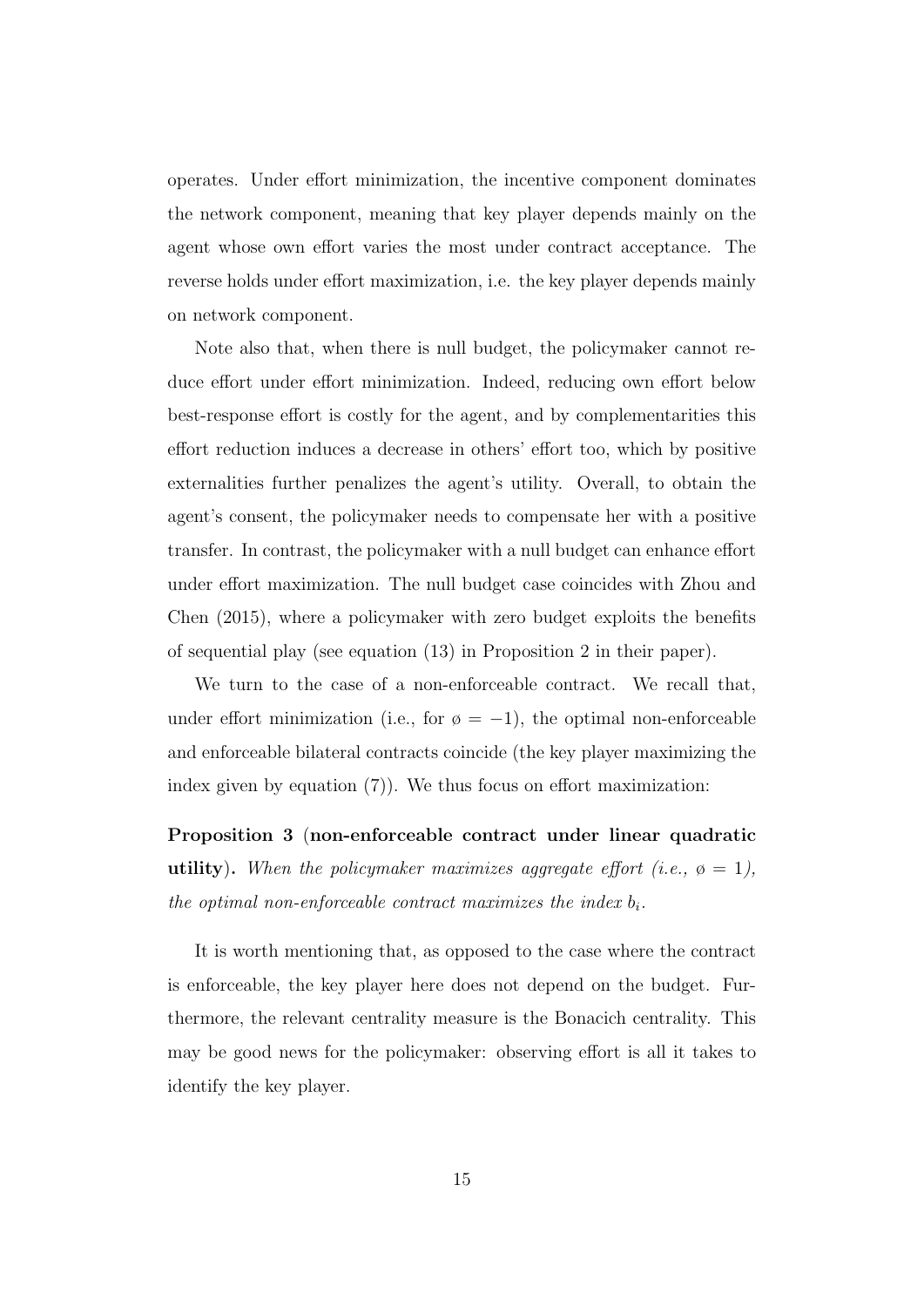Effort-change linear contract. We study the payment scheme that is linear in the change of effort. This contract is interesting because it is simpler and perhaps more realistic than an optimal contract, especially when the agent's effort is not perfectly observed. Moreover, as we will see, the effort-change linear contract puts the spotlight on the inter-centrality index. Such a contract with agent *i* is a transfer function  $t_i(x_i) = \gamma_i \cdot \emptyset \cdot (x_i - b_i)$ , with  $\gamma_i \in \mathbb{R}_+$ , so agent i is rewarded whenever effort increases (resp. decreases) under effort maximization (resp. minimization).<sup>6</sup> Actually, the participation constraint is an issue under effort minimization but not under effort maximization (see the proof of Proposition 4 for more details). Indeed, when effort is lowered agents' utilities decrease, so the transfer should cover the difference. But given the structure of the payment and the shape of utilities, the transfer covers the difference only when the budget is sufficiently large. We let  $\psi_i = \frac{b_i^2}{m_{ii}}$  represent agent *i*'s *inter-centrality* index. We obtain:

**Proposition 4** (Effort-change linear contract). When  $\varphi = 1$ , the optimal excess linear contract selects the agent with maximal inter-centrality index When  $\varphi = -1$ , the optimal excess linear contract selects the agent with maximal inter-centrality index  $\psi_i$  among the set of agents satisfying  $\left(\frac{m_{ii}-1}{m_{ii}}\right)^2 \psi_i \leq \frac{t}{4}$  $\frac{t}{4}$ .

At least two messages emerge for the effort-change linear contract. First, this contract highlights the inter-centrality index familiar in standard key-player policies  $\dot{a}$  la Ballester et al (2006), consisting in a costless removal of an agent from the network. However, the key player depends on the policymaker's objective. Under effort minimization, the participation constraint matters and determines the key player. Conversely, participation is not an issue under effort maximization, so the policymaker can always

 ${}^{6}$ Imposing a non-negative return is without loss of generality; as we will see, this constraint is never binding at optimum (under both effort maximization and effort minimization).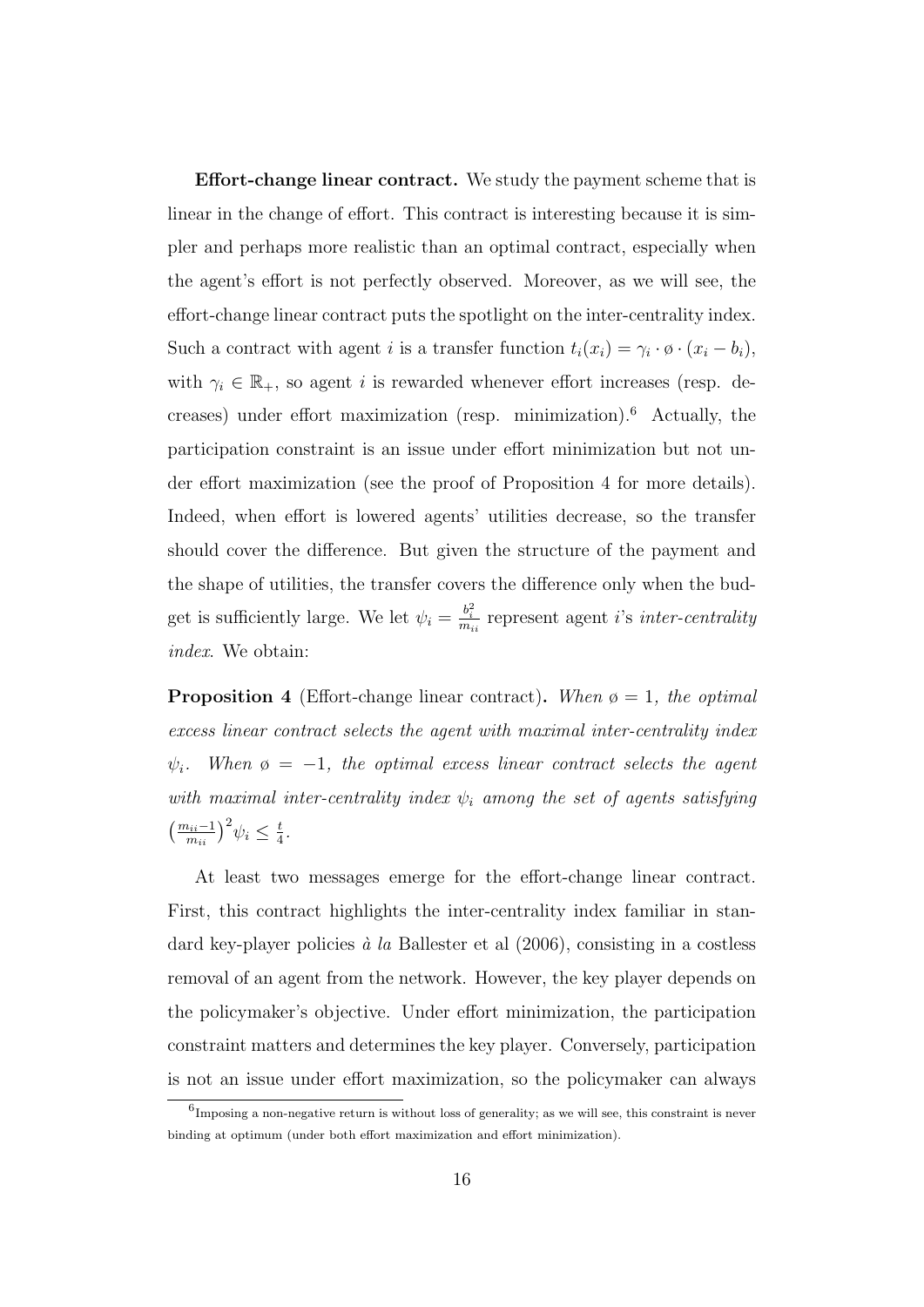improve on the outcome with any positive budget. Second, the key player is budget-dependent under effort minimization.

Table 1 summarizes the findings of this subsection, by presenting the key player under linear quadratic utilities, according to the nature of the contract, the budget, the policymaker's objective.

| Contract $\setminus$ objective | $\emptyset = -1$                                                                                  | $\emptyset =$                                                                               |  |
|--------------------------------|---------------------------------------------------------------------------------------------------|---------------------------------------------------------------------------------------------|--|
| Enforceable                    | $\sqrt{(m_{ii}-1)^2 b_i^2 + 2m_{ii}(2-m_{ii}) t - (m_{ii}-1)b_i}$<br>$2-m_{ii}$<br>$m_{ii}$       | $\sqrt{(m_{ii}-1)^2 b_i^2 + 2m_{ii}(2-m_{ii}) t + (m_{ii}-1)b_i}$<br>$2-m_{ii}$<br>$m_{ii}$ |  |
| Non-enforceable                | $b_i \qquad \sqrt{(m_{ii}-1)^2b_i^2+2m_{ii}(2-m_{ii})^2+(m_{ii}-1)b_i}$<br>$2-m_{ii}$<br>$m_{ii}$ | 0.                                                                                          |  |
| Effort-change linear           | $\psi_i$ such that $\left(\frac{m_{ii}-1}{m_{ii}}\right)^2 \psi_i \leq \frac{t}{4}$               | $\psi_i$                                                                                    |  |

Table 1: Key player under linear quadratic utilities as a function of policymaker's objective and contract.

#### 3.3 Discussion

So far, we have identified key players under contracting policies. However, our approach can be used under other policies, and we can compare the results in terms of key player identification. For instance, in contexts where the principal wishes to modify effort, suppose that a policymaker has a technology able to modify agent i's private return on effort by  $\phi \cdot a_i$  within the limits of her budget t, so that  $a_i = f(t)$  with f increasing in the budget.<sup>7</sup> Proposition 1 help identifying the key player. The agent's induced effort change is given by  $f(t)m_{ii}$  and, by Proposition 1, the aggregate effort change is given by  $f(t)b_i$ . That is, the key player maximizes Bonacich centrality, i.e. is the agent with highest effort.

In other contexts, the policymaker is able to modify agents' effort by using a costly technology. For example, the cost may be an increasing

<sup>&</sup>lt;sup>7</sup>In Demange (2017), a principal injects cash into a financial system, which corresponds to increasing the agent's best-response by a fixed amount. In the same vein, contextual effects can significantly affect key-player policies (Ballester and Zenou [2014]).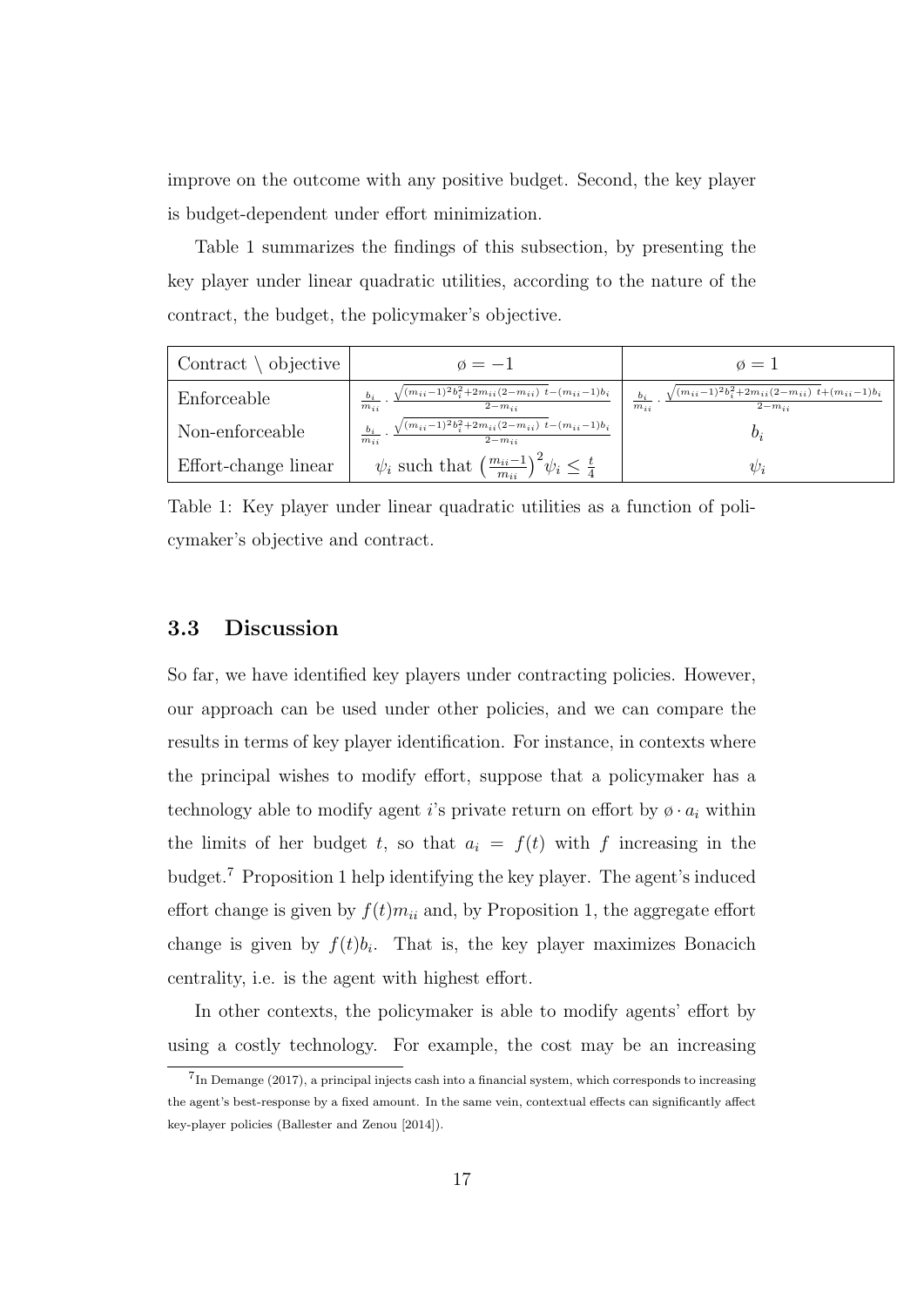function of the difference between modified effort and initial effort,  $t =$  $f(|x_i - x_i^0|).$ <sup>8</sup> Applying Proposition 1 again, we deduce that the key player maximizes the index  $\frac{b_i}{m_{ii}}$ . It is worth mentioning that, in both examples, the key player depends neither on budget level nor on policymaker's objective.

The performance of all these alternative policies can be directly compared to the incentive-based policy examined in this article, and given by Theorem 1, by focusing their impact on the targeted agent.

## 4 Conclusion

This article explored a key-player policy in which a policymaker contracts with a single agent on the network to induce effort change. Principally, we showed that for all utilities with linear best-responses and all budgets, it only takes two network-related statistics to identify the performance of a given target: the Bonacich centrality and the discounted number of cycles starting at the agent.

This analysis leaves interesting issues open. First, it would be challenging to generalize the study to the case of group-player analysis. Second, it would be interesting to study how the agents on the network could protect themselves against the policymaker's intervention, and how this would affect the efficiency of the policy.<sup>9</sup> Third, as pointed out in Ballester et al (2010), there may be complementarities between key-player policies and other policies affecting incentives to stay on the network, like a policy con-

<sup>&</sup>lt;sup>8</sup>For example, in Galeotti et al (2017), the adjustment cost of changing initial effort  $X^0$  to X is equal to  $\sum_{i\in N} (x_i - x_i^0)^2$ . Focusing on single targets, the corresponding policy cost of changing agent *i*'s effort from  $x_i^0$  to  $x_i$  would be equal to  $(x_i - x_i^0)^2$ .

 $9$ The literature on defense networks may be a natural starting point in this respect. For instance, in the context of criminal activities, Baccara and Bar-Isaac (2008) examine alternative organizations as optimal reaction to investigation policies. See also Acemoglu, Malekian and Ozdaglar (2013) for a model in which nodes invest in defense against a (possibly strategic) single-node attack in presence of contagion, as well as the works of Dziubińsky and Goyal  $(2013, 2017)$ .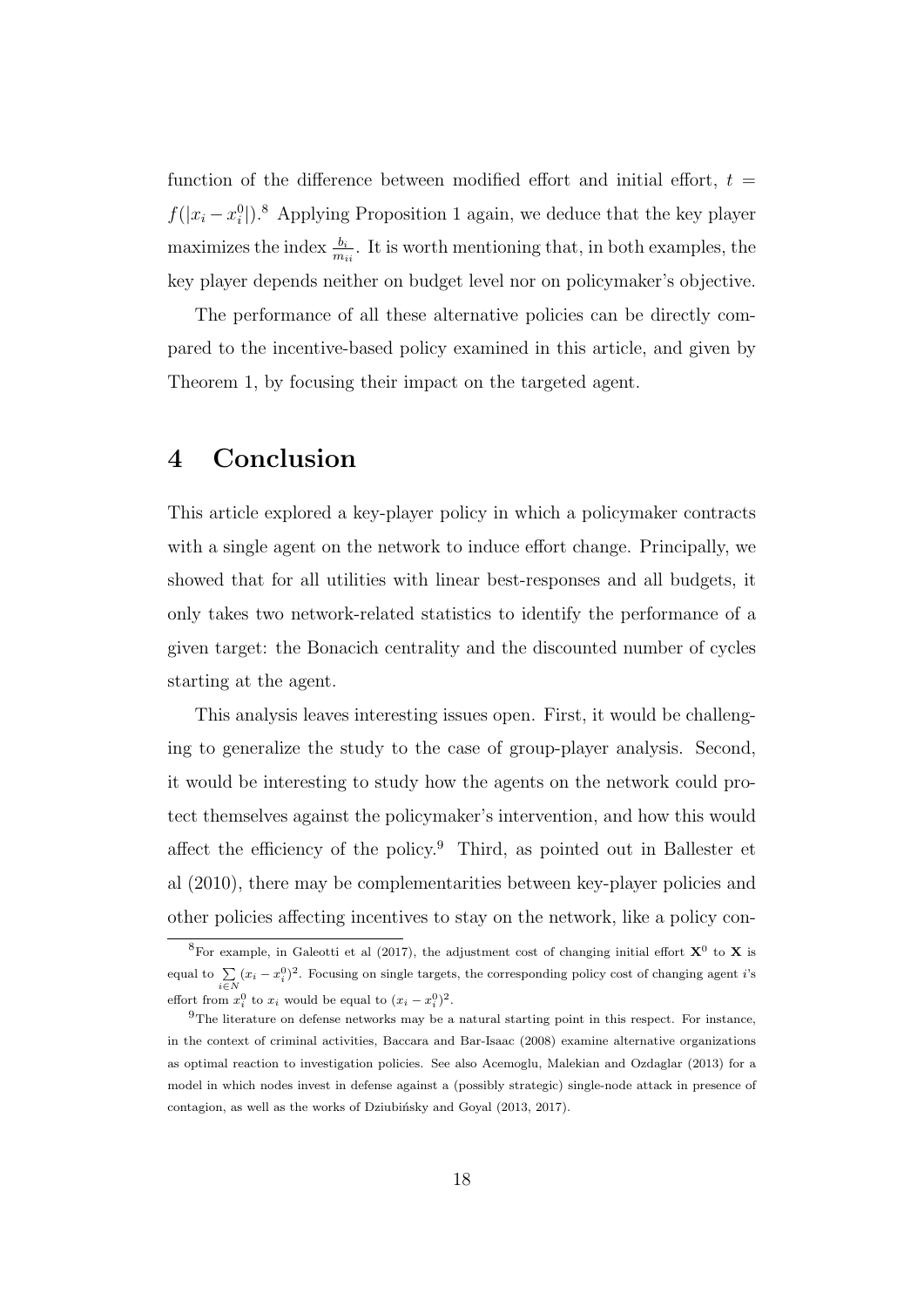sisting in increasing wages in the formal market. It would thus be natural to incorporate such complementarities in the comparative analysis of keyplayer policies.

## 5 Proofs

*Proof of Proposition 1.* Consider  $\emptyset \in \{-1, 1\}$ . Suppose that agent *i*'s effort varies to the level  $x_i = b_i + \varphi \cdot \alpha$ , where  $\alpha \geq 0$  by convention. Taking into account that other agents play their best-response, and defining the vector  $\mathbf{1}_i = (0, \cdots, 0, 1, 0, \cdots, 0)$  with 1 at the  $i^{th}$  entry, we observe that X solves

$$
(\mathbf{I} - \delta \mathbf{G})\mathbf{X} = \mathbf{1} + \emptyset \cdot \frac{\alpha}{m_{ii}} \mathbf{1}_i
$$
\n(8)

System (8) can also be written

$$
\mathbf{X} = \mathbf{B} + \emptyset \cdot \frac{\alpha}{m_{ii}} \mathbf{M} \mathbf{1}_i
$$

or equivalently, for all  $j \in N$ :

$$
x_j = b_j + \varphi \cdot \alpha \frac{m_{ji}}{m_{ii}} \tag{9}
$$

Summing over agents' effort, and remembering that b represents the initial aggregate effort, we get

$$
x = b + \emptyset \cdot \alpha \frac{b_i}{m_{ii}}
$$

*Proof of Theorem 1.* Consider  $\emptyset \in \{-1,1\}$ . Suppose that the policymaker contracts with agent  $i$ . Equation  $(4)$  provides the aggregate effort change stemming from agent i's effort change. The change of agent effort,  $\phi \cdot \alpha$ , is given by the binding participation constraint of agent i. Basically,  $\alpha$  solves

$$
u(b_i + \varphi \cdot \alpha, y_i^*(b_i + \varphi \cdot \alpha)) + t = u_i^R
$$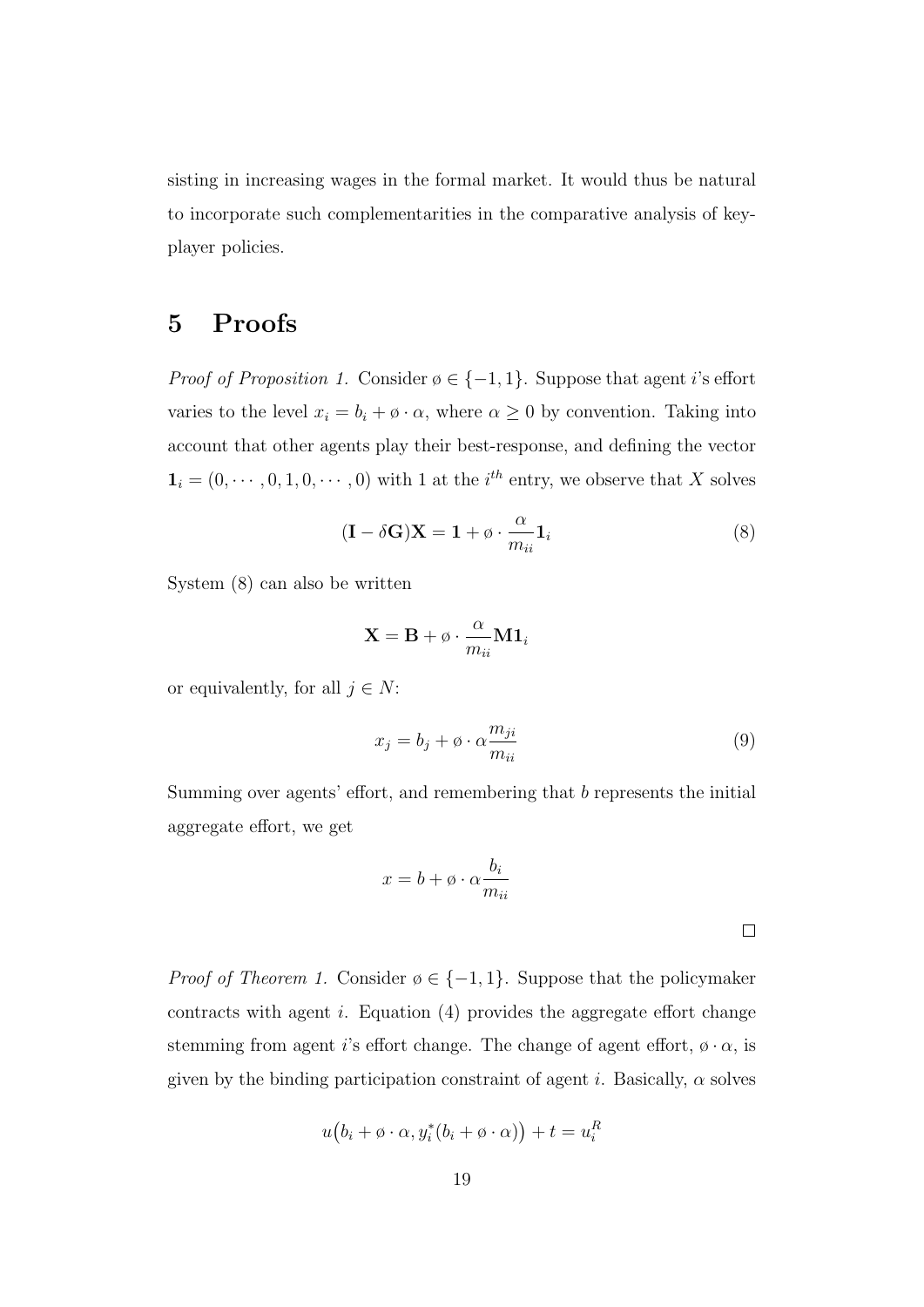with  $u_i^R$  being agent *i*'s reservation utility, which can take two values over all contracts examined in this article: it is equal to either the initial utility  $u(b_i, \frac{b_i-1}{\delta})$  $\frac{-1}{\delta}$  or, in the case of the non-enforceable contract with effort maximization (i.e.  $\varphi = 1$ ), the utility level given by  $u(1 + \delta y_i^*(b_i + \alpha), y_i^*(b_i + \alpha)).$ Exploiting equation  $(5)$ , we deduce agent is participation constraint in all programs. In the case of the optimal non-enforceable bilateral contract under effort maximization, agent i's participation constraint is given by

$$
u\left(b_i + \alpha, \frac{(b_i - 1)m_{ii} + \alpha(m_{ii} - 1)}{\delta m_{ii}}\right) + t = u\left(b_i + \alpha \frac{m_{ii} - 1}{m_{ii}}, \frac{(b_i - 1)m_{ii} + \alpha(m_{ii} - 1)}{\delta m_{ii}}\right)
$$
(10)

For all other cases presented in this article, agent i's participation constraint is written

$$
u\left(b_i + \phi \cdot \alpha, \frac{(b_i - 1)m_{ii} + \phi \cdot \alpha(m_{ii} - 1)}{\delta m_{ii}}\right) + t = u\left(b_i, \frac{b_i - 1}{\delta}\right) \tag{11}
$$

The optimal value of  $\alpha$  is found by inverting the relevant participation constraint: when  $\varphi = 1$ , Assumption 2 guarantees the existence of a solution for equation (11), and the existence of a solution for equation (10) follows because the best-response utility - the RHS - is positive. When  $\varphi = -1$ , we need to impose Assumption 3. It is transparent that all participation constraints only depend on  $b_i, m_{ii}, t$ , and of course on the policymaker's objective.  $\Box$ 

Proof of Proposition 2. Assume that the policymaker contracts with agent i. Under commitment, agent i's participation constraint is written

$$
x_i - \frac{x_i^2}{2} + \delta x_i y_i + t = \frac{1}{2} b_i^2 \tag{12}
$$

with  $x_i = b_i - \alpha$  and  $y_i = \frac{(b_i-1)m_{ii} + \alpha\alpha(m_{ii}-1)}{\delta m_{ii}}$  $\frac{i\sin\theta\alpha(m_{ii}-1)}{\delta m_{ii}}$ . Plugging  $x_i$  and  $y_i$  into equation (12),  $\alpha$  solves the second-order equation

$$
(2 - m_{ii}) \alpha^{2} - 2\phi(m_{ii} - 1)b_{i} \alpha - 2m_{ii} t = 0
$$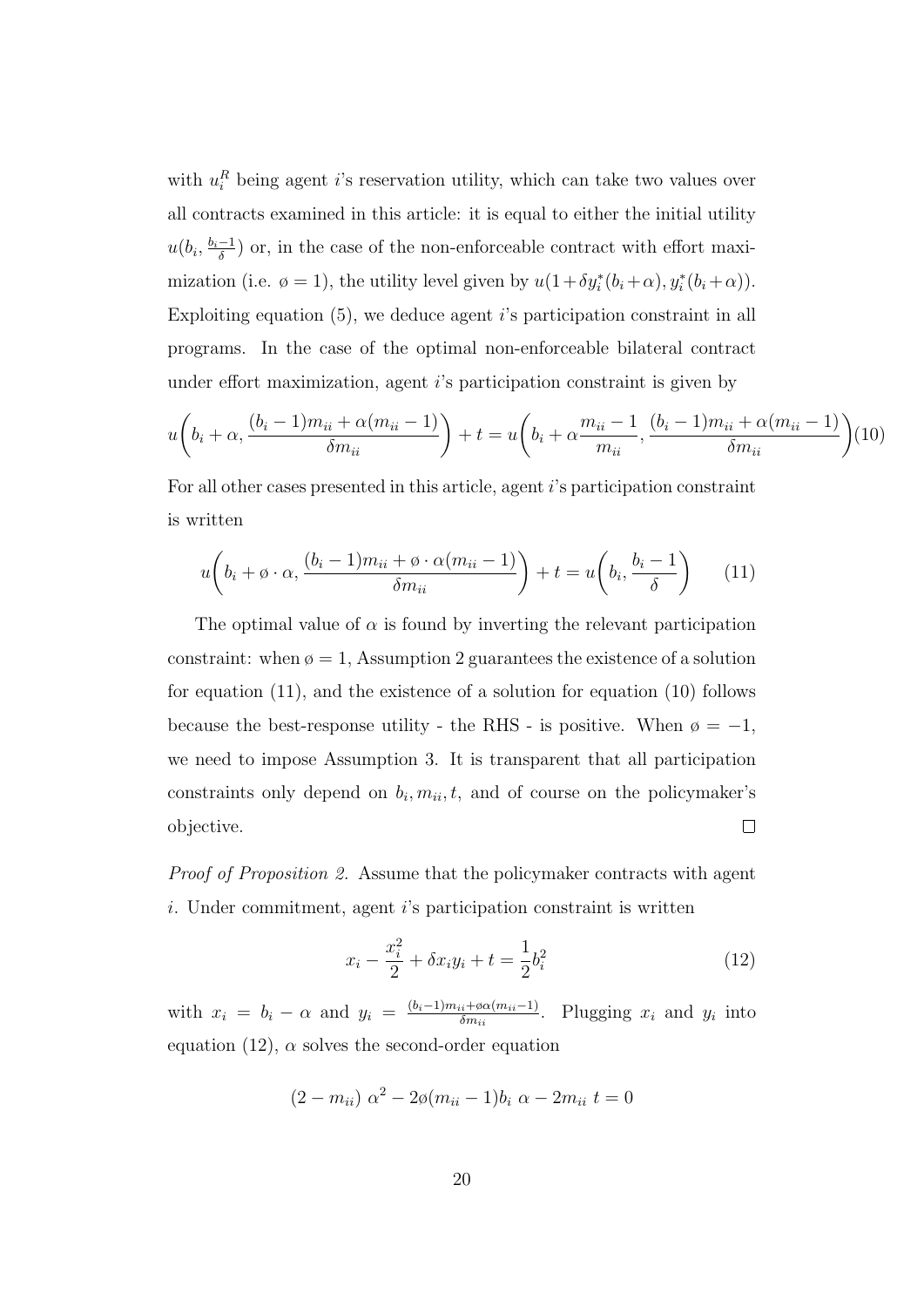Since  $m_{ii}$  < 2, there is a unique positive root. It is given by

$$
\alpha = \frac{1}{2 - m_{ii}} \bigg[ \phi(m_{ii} - 1)b_i + \sqrt{(m_{ii} - 1)^2 b_i^2 + 2m_{ii}(2 - m_{ii})t} \bigg]
$$

The contract performance being equal to  $\alpha \frac{b_i}{m}$  $\frac{b_i}{m_{ii}}$ , the key-player maximizes the index

$$
\frac{b_i}{m_{ii}} \left( \frac{-(m_{ii} - 1)b_i + \sqrt{(m_{ii} - 1)^2 b_i^2 + 2m_{ii}(2 - m_{ii})t}}{2 - m_{ii}} \right)
$$

*Proof of Proposition 3.* Consider  $\varphi = 1$ . Suppose that agent i is proposed the contract by the principal  $(x_i, t)$ . Let  $\mathbf{1}_i = (0, 0, ..., 0, 1, 0, ..., 0)$  with 1 at entry i. Under no commitment, agent i's participation constraint is written

$$
x_i - \frac{x_i^2}{2} + \delta x_i y_i + t = \frac{1}{2} (1 + \delta y_i)^2
$$

with  $x_i = b_i + \alpha$  and  $y_i = \frac{(b_i-1)m_{ii}+\alpha(m_{ii}-1)}{\delta m_{ii}}$  $\frac{i}{\delta m_{ii}} \frac{m_{ii} - 1}{m_{ii}}$ . Substituting  $x_i$  and  $y_i$  by their respective values, we get after some development  $\alpha^2 = 2tm_{ii}^2$ , that is:

$$
\alpha = \sqrt{2t} \ m_{ii} \tag{13}
$$

Substituting equation (13) into equation (4), we find

$$
x = b + \sqrt{2t} b_i
$$

 $\Box$ 

Proof of Proposition 4. We first present the policymaker's program, and then we proceed to the proof of the proposition.

• The policymaker's program. Under contract  $\gamma_i$ , all agents play Nash including agent *i*. We let  $\mathbf{X}^*(\gamma_i)$  denote the corresponding equilibrium effort vector<sup>10</sup>, and we set  $\mathbf{Y}^*(\gamma_i) = \mathbf{G}\mathbf{X}^*(\gamma_i)$ . The principal has to identify

 $10$ Contract execution does not affect the condition of existence and uniqueness of Nash equilibrium.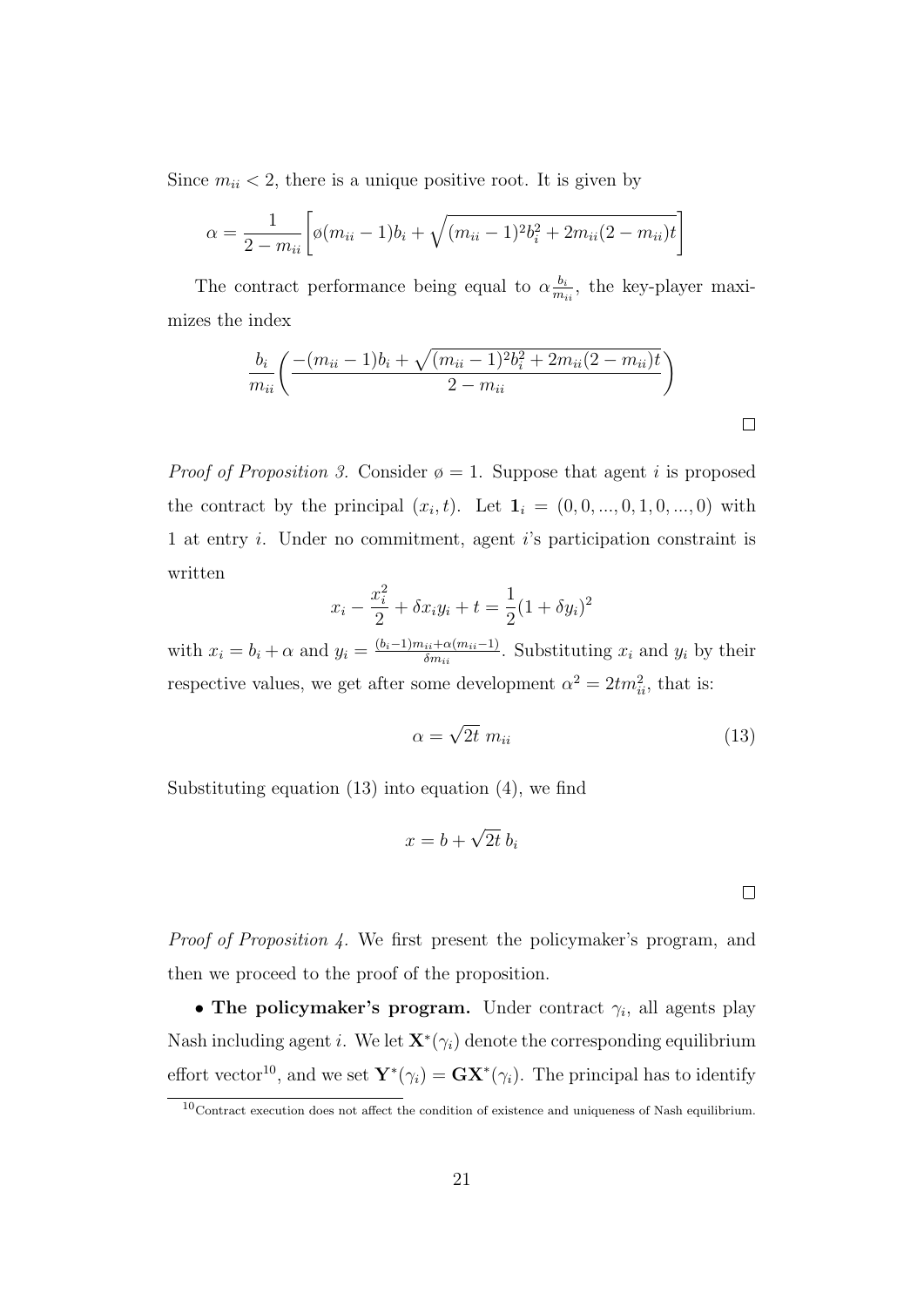the best target and the best reward under limited budget  $t$ . The optimal linear contract maximizes the program

$$
\max_{i \in N, \gamma_i} \qquad \qquad \varnothing \ \mathbf{1}^T \mathbf{X}^*(\gamma_i)
$$
\n
$$
\text{s.t.} \begin{cases} u(x_i^*(\gamma_i), y_i^*(\gamma_i)) + t \ge u(b_i, \frac{b_i - 1}{\delta}) \\ t = \gamma_i \cdot \varnothing(x_i - b_i) \end{cases}
$$

When the policymaker wants to maximize effort, the participation constraint is not an issue. Indeed, the agent is rewarded for increasing effort, and by complementarities at optimum all efforts are larger than the effort at the initial equilibrium. And by positive externalities, utilities are mechanically increased. So, under effort maximization, the optimal excess-effort linear contract solves

$$
\max_{i \in N, \gamma_i} \qquad \qquad \mathbf{1}^T \mathbf{X}^*(\gamma_i)
$$
\n
$$
\text{s.t.} \quad t = \gamma_i \ (x_i - b_i)
$$

In contrast, when the policymaker wants to minimize effort, the participation constraint is an issue. Indeed, when effort is lowered, agents' utilities decrease, so the transfer should cover the difference. But by linearity of the reward and because of linear quadratic utilities, the transfer covers the cost only with a sufficiently large budget. This means that with a low enough budget, the agent will always be better off rejecting the offer. In total, under effort minimization, the optimal linear contract is given by

$$
\min_{i \in N, \gamma_i} \qquad \qquad \mathbf{1}^T \mathbf{X}^*(\gamma_i)
$$
\n
$$
\text{s.t.} \begin{cases} u(x_i^*(\gamma_i), y_i^*(\gamma_i)) + t = u(b_i, \frac{b_i - 1}{\delta}) \\ t = \gamma_i \ (b_i - x_i) \end{cases}
$$

• The proof of Proposition 4. We consider  $\emptyset \in \{-1,1\}$ . Suppose that agent i is proposed a contract  $\gamma_i$  and suppose for now that her participation constraint is satisfied. We let  $\mathbf{1}_i = (0, \cdots, 0, 1, 0, \cdots, 0)$  with 1 at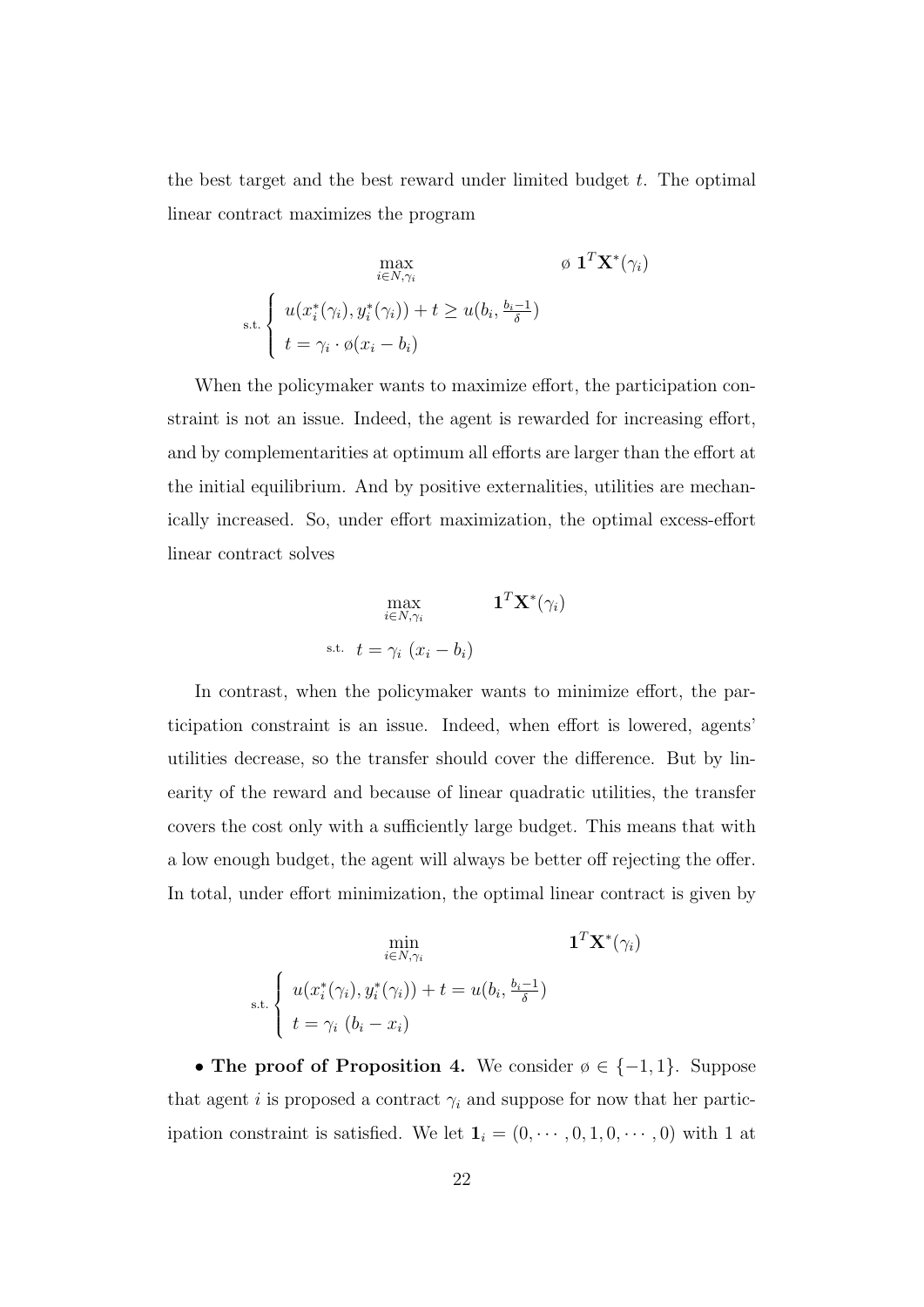the  $i^{th}$  entry. The Nash effort profile is written<sup>11</sup>

$$
\mathbf{X}^*(\gamma_i) = \mathbf{M}(\mathbf{1} + \emptyset \cdot \gamma_i \mathbf{1}_i) \tag{14}
$$

Noting that  $M1_i = b_i$ , the variation of aggregate effort is written:

$$
x^* - b = \emptyset \cdot \gamma_i b_i \tag{15}
$$

Also, plugging Nash effort into the budget constraint, we get

$$
x_i^* - b_i = \emptyset \cdot m_{ii} \tilde{\gamma}_i \tag{16}
$$

Plugging equation (16) into the budget constraint, we find

$$
\breve{\gamma}_i = \sqrt{\frac{t}{m_{ii}}} \tag{17}
$$

Plugging equation (17) into equation (16), we obtain

$$
x_i^* - b_i = \emptyset \cdot \sqrt{t \, m_{ii}}
$$

while plugging equation (17) into equation (15), we obtain

$$
x^* - b = \emptyset \cdot \sqrt{t} \cdot \frac{b_i}{\sqrt{m_{ii}}} = \emptyset \cdot \sqrt{t \psi_i}
$$

Hence, conditional on contract participation, the agent with the highest inter-centrality index should be selected.

We turn to the participation constraint, which is an issue only under effort minimization. Suppose then  $\varphi = -1$ . Basically, agent *i*'s participation constraint is given by

$$
\frac{1}{2}(b_i - \sqrt{m_{ii}t})^2 + b_i \sqrt{\frac{t}{m_{ii}}} - \frac{b_i^2}{2} \ge 0
$$

i.e.,

$$
t \ge 4\Big(\frac{m_{ii} - 1}{m_{ii}}\Big)^2 \psi_i
$$

 $\bigg\{\left(\frac{m_{ii}-1}{m_{ii}}\right)^2\psi_i$  $\mathcal{L}$ Hence, when  $t < 4 \cdot \min_{i \in N}$ , there is no contract under effort minimization.  $\Box$ 

 $11$ The existence of the contract does not affect the conditions of equilibrium existence and uniqueness, the condition still being  $\delta \mu(G) < 1$ .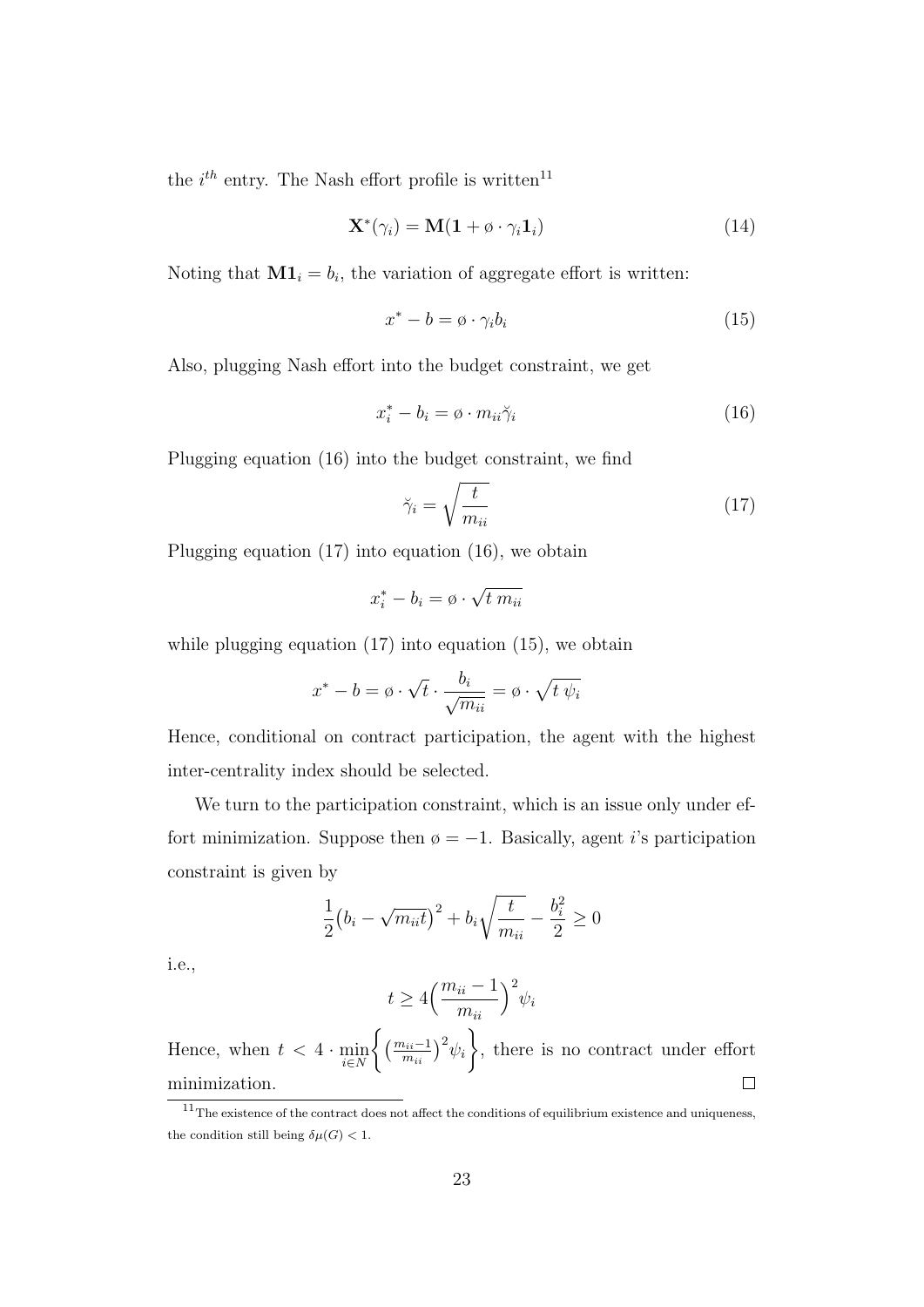## References

- [1] Acemoglu, D., A. Malekian and A. Ozdaglar, 2013, Network security and contagion, NBER Working Paper 19174.
- [2] Baccara, M. and H. Bar-Isaac, 2008, How to organize crime?, Review of Economic Studies, vol. 75(4), 1039-1067.
- [3] Ballester, C., A. Calvò-Armengol and Y. Zenou, 2006, Who's who in networks. Wanted: the key player, Econometrica, 74(5), 1403-1417.
- [4] Ballester, C., A. Calvò-Armengol and Y. Zenou, 2010, Delinquent networks, Journal of European Economic Association, 8(1), 34-61.
- [5] Ballester, C. and Y. Zenou, 2014, Key Player Policies when Contextual Effects Matter, Journal of Mathematical Sociology, 38(4), 233-248.
- [6] Belhaj, M. and F. Dero¨ıan, 2017, Group Targeting under Networked Synergies, mimeo (a previous version entitled 'Contracting on Networks' is available as AMSE WP 2015-01).
- [7] Calvò-Armengol, A. and M. Jackson, 2004, The Effects of Social Networks on Employment and Inequality, American Economic Review, 94(3), 426-454.
- [8] Calvò-Armengol, A., Patacchini and Y. Zenou, 2009, Peer Effects and Social Networks in Education, Review of Economic Studies, 76(4), 1239-1267.
- [9] Calvò-Armengol, A. and Y. Zenou, 2004, Social Networks And Crime Decisions: The Role Of Social Structure In Facilitating Delinquent Behavior, International Economic Review, 45(3), pages 939-958.
- [10] Demange, G., 2017, Optimal targeting strategies in a network under complementarities, forthcoming in Games an Economic Behavior.